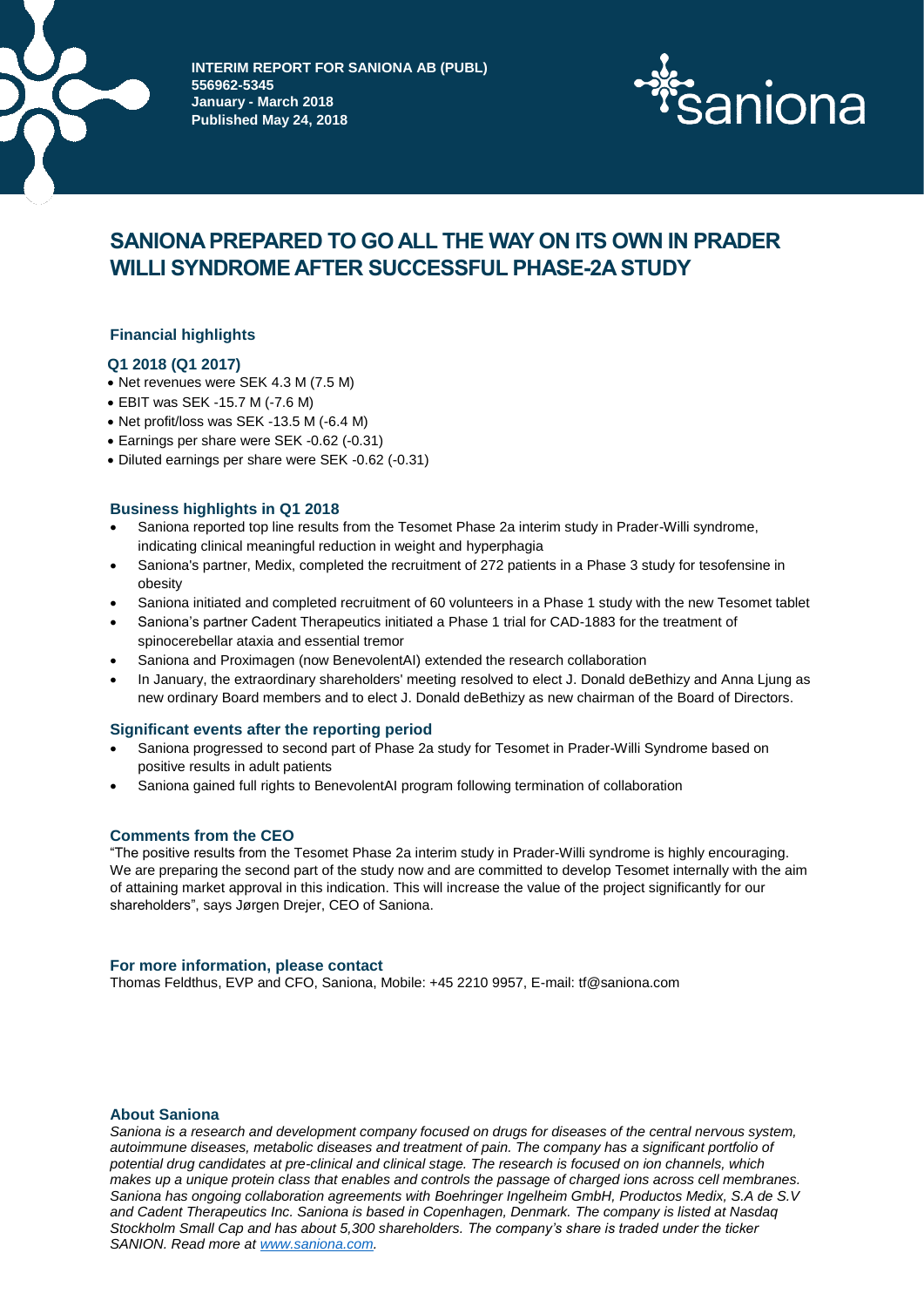

# **Letter from the CEO**

"To kick off the year, we reported top line results from the first part of our exploratory Phase 2a study of Tesomet in adults with Prader-Willi syndrome (PWS). PWS is a debilitating genetic disease affecting 15-20,000 people in the U.S. and EU, causing unrelenting cravings for food and oftentimes preventing those suffering from PWS from living on their own. To date, there is no approved therapy for patients suffering from this complex disease, however, based on the results from our study, we found that Tesomet, our novel combination of tesofensine and metoprolol, has the potential to provide a meaningful reduction in hyperphagia and weight.

Following the positive results from our interim PWS-study and encouraging support from Key Opinion Leaders in the field, we recently received approval to continue advancing our clinical development for PWS adolescents while using a lower dose of Tesomet than in the initial study. We will now initiate this second part of our Phase 2a study in up to 10 adolescents and expect to begin recruitment during the second quarter 2018.

We aim to continue developing Tesomet internally with the goal of attaining market approval in PWS as the clinical development can be completed at a relatively low cost. The impact on the value of the study for the company and thereby the shareholders will be enormous compared to linking up with partners.

Concurrently, we are looking forward to the completion of our Phase 3 program for tesofensine in Mexico with our partner, Medix, by the end of 2018. Following full enrolment of 372 patients in just five months, this accelerated timeline is very encouraging as Mexico is currently struggling with an obesity epidemic. At present 7 out of 10 Mexicans are categorized as overweight or obese. This is more than twice the worldwide average, and 8 in 10 deaths in Mexico are caused by chronic, non-transmitted diseases that are linked to the overweight and obese population. This trial will not only provide us with validation of tesofensine as a potentially highly efficacious treatment for obesity, but may also provide us with a significant double-digit royalty stream in both Mexico and Argentina which will help to fund our broad pipeline.

As we seek to build on our extensive pipeline and drive long-term value for the company, we have continued to make great progress with our partnerships and spinouts. The first major advancement comes from our partner Cadent Therapeutics, which announced in March the initiation of its first Phase 1 trial for CAD-1883 for the treatment of spinocerebellar ataxia (SCA) and essential tremor. CAD-1883 is the first program from our research portfolio to enter clinical development and may hold the potential to restore or improve the ability to control fine movements. Our spinout, Scandion Oncology has made tremendous progress. After having closed a seed round, acquired an additional asset and made important new inventions, the company is now investigating the possibility for a public listing.

BenevolentAI terminated the collaboration on the Kv-7 program in May two months after acquiring our partner, Proximagen, since the program did not fit into their business strategy. The results are that all compounds, data, inventions, patent applications and know-how developed under the collaboration will be the sole property of Saniona. Proximagen has made substantial investments in the program during the last 2½ year. Therefore, we are taking over a very large, mature and high-quality program, which we have been deeply involved in and therefore can move forward from where Proximagen left it. We will now pursue the Kv-7 program internally or together with a new partner.

Cravings, obsessions and addictions are the source behind many of the societal burdens we face today. It is our mission to develop first in class therapeutics that will have a profound, positive impact on society and help to regulate these conditions. Through our diverse business strategy including partnerships, spinouts and our own internal development projects, we have successfully grown the company's pipeline to not only include potential treatments for PWS, obesity and cocaine addiction, but we have also initiated programs for the potential treatment of ataxia, neuropathic pain, schizophrenia, and other indications. And though we have accomplished much thus far, we have only just embarked on our journey to effectively treat significant disorders and diseases. We anticipate making significant progress in 2018, especially as we move into the second part of our Phase 2a trial in PWS and conclude our Phase 3 trial with our partner Medix for tesofensine in Mexico, and are infinitely grateful to our team, shareholders, and partners who work with us on a daily basis to achieve new heights in the search for new and innovative treatments."

Jørgen Drejer

CEO, Saniona AB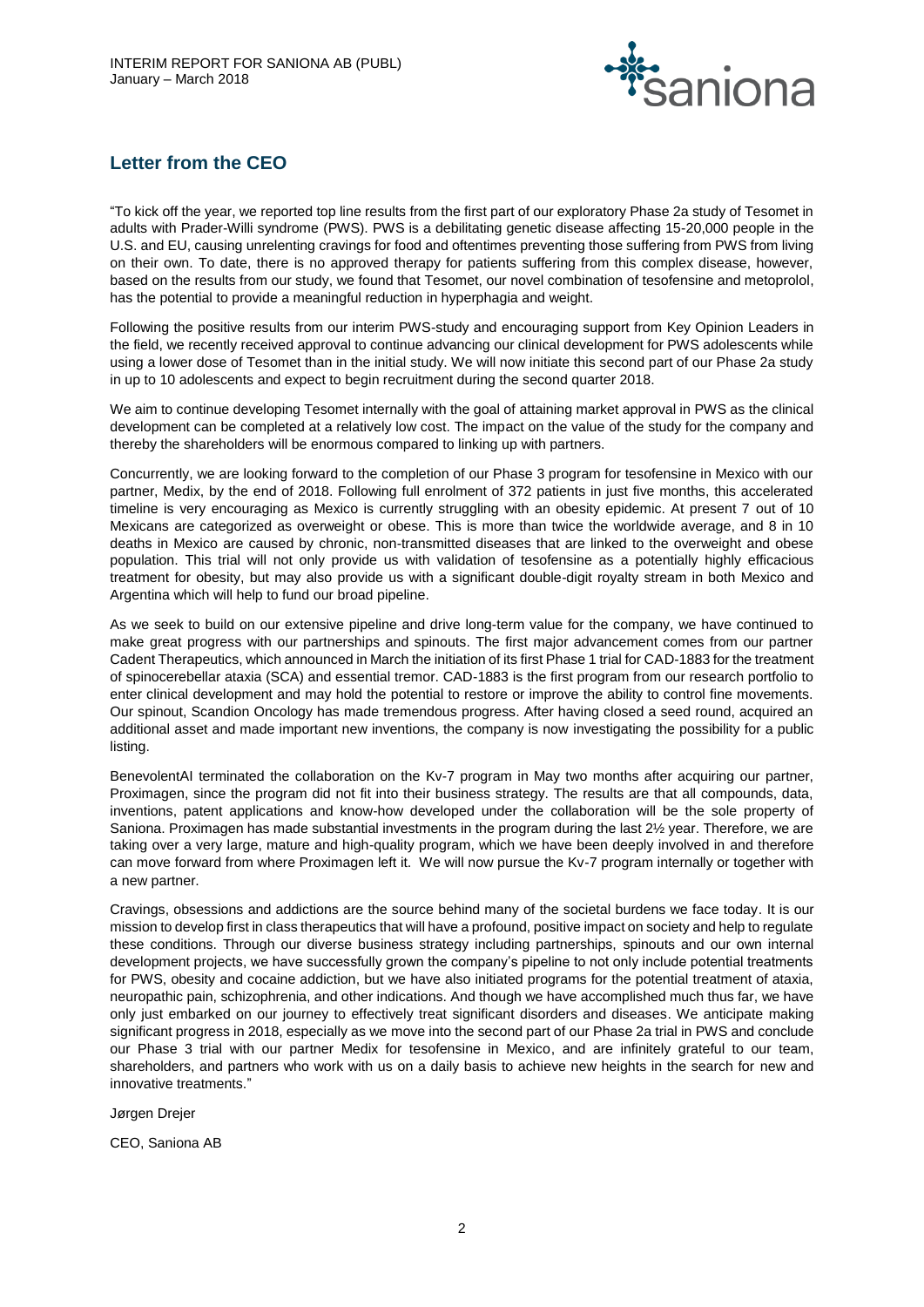

# **About Saniona**

Saniona is a research and development company focused on drugs for diseases of the central nervous system, autoimmune diseases, metabolic diseases and treatment of pain. The company has a significant portfolio of potential drug candidates at preclinical and clinical stage. The research is focused on ion channels. Saniona has ongoing collaboration agreements with Boehringer Ingelheim GmbH, Proximagen Ltd., Productos Medix, S.A de S.V and Cadent Therapeutics Inc.

## **Vision and objective**

Saniona will be a leading biotech company focussing on treatments for CNS, autoimmune and metabolic diseases as well as the treatment of pain. Saniona's overall objective is to develop new treatments both in-house and together with partners that address significant unmet needs. Strategically the company intends to develop and commercialize treatments for orphan indications on its own and engage in partnerships with larger entities for development programs aiming to treat large indications such as obesity.

## **Strategy and business model**

Saniona is developing products internally with the aim of attaining market approval itself in the U.S. and Europe for certain orphan indications where the required investments are limited, and the commercial opportunities appear to be very large. For example, Saniona is currently developing Tesomet for Prader Willi syndrome in the U.S. and Europe. Patients with Prader Willi syndrome suffer from extreme hyperphagia which can be lifethreatening and lead to severe obesity if food access is not controlled. The disease has severe consequences for the patients and their families and it is at the same time very expensive for payors and society. There is a significant medical need for a product, which can provide weight loss and reduce hyperphagia in these patients. The market for such a product may consequently be significant despite a relative low number of patients. Furthermore, the required investments for developing Tesomet in this indication are comparatively small and the required commercial infrastructure for servicing these patients in the U.S. and Europe is manageable.

In addition to this, Saniona enters into research collaborations with pharmaceutical companies or is developing products internally with the aim of entering into a collaboration with a pharmaceutical company at a later stage. The structure of Saniona's collaboration agreements depend on the product, the indication, the investment and the risk as well as the interest and capabilities of Saniona's partners. In general, Saniona grants its partners commercial license to a limited territory or on world-wide basis, when it decides to develop a product in collaboration with pharmaceutical company. In exchange Saniona's partners typically finance future research and development activities and pay Saniona upfront payments, research funding, milestone payments and royalties on product sales when the product candidates are commercialized.

## **Project portfolio**

Saniona has four programs in clinical development including three late stage clinical programs focused on the development of treatments to effectively regulate obsessions, cravings and addictions related to food and drugs. In total, the company has a portfolio of nine active drug development programs in clinical and pre-clinical stages, of which five are financed through partnerships or grants. Saniona's pipeline is set out below.

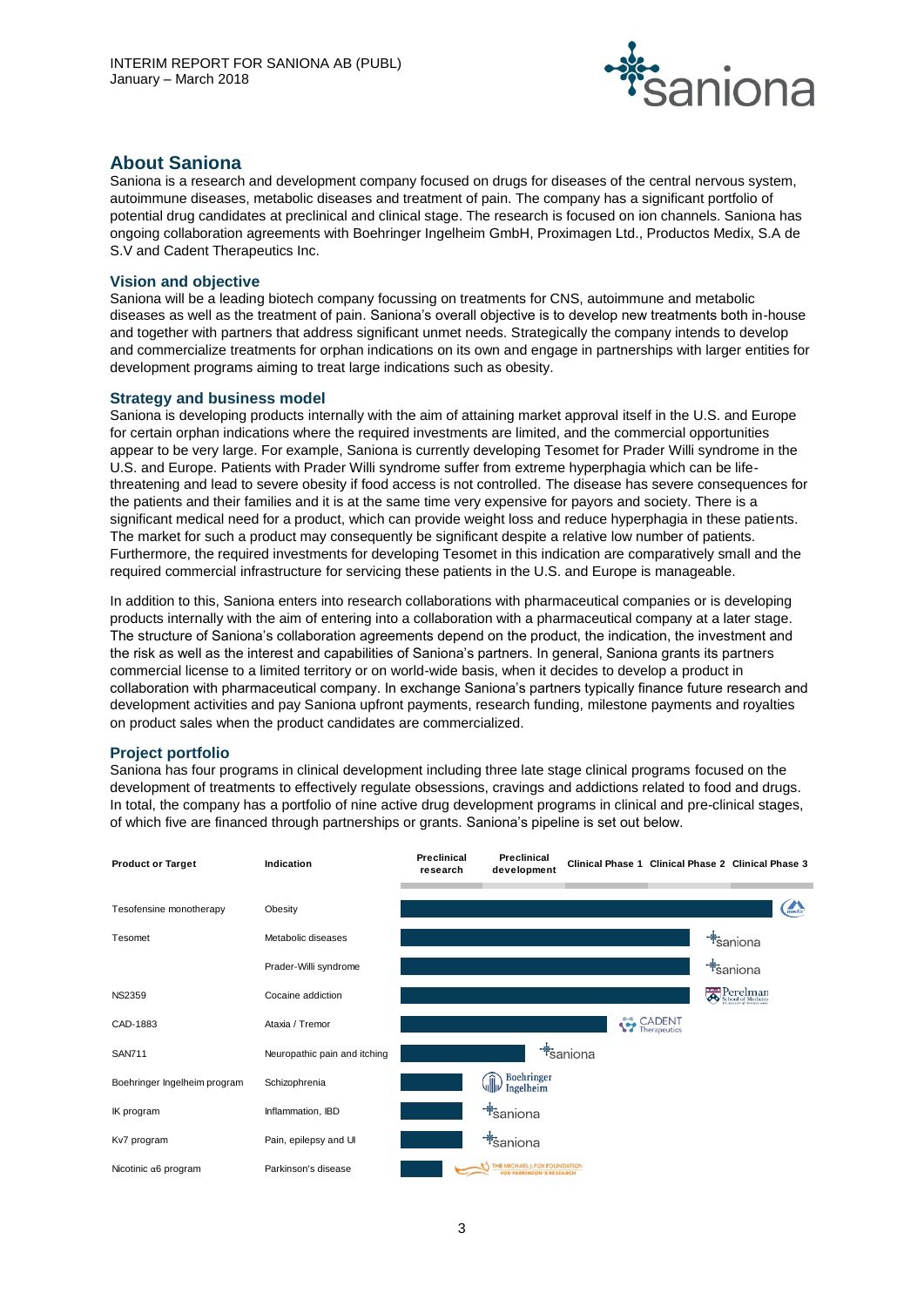

## **Market**

Saniona's ongoing programs address significant market segments:

| Target/Program                    | <b>Indication</b>                                       | <b>Market estimate</b>                             |  |  |
|-----------------------------------|---------------------------------------------------------|----------------------------------------------------|--|--|
| <b>Tesomet</b>                    | Type 2 diabetes                                         | $>$ USD 23 billion <sup>1</sup>                    |  |  |
| <b>Tesomet</b>                    | Prader-Willi syndrome                                   | - Orphan indication $>$ USD 1 billion <sup>2</sup> |  |  |
| <b>Tesofensine</b>                | - USD 250 million in Mexico <sup>3</sup><br>Obesity     |                                                    |  |  |
| <b>NS2359</b>                     | $>$ USD 1.8 billion <sup>4</sup><br>Cocaine addiction   |                                                    |  |  |
| <b>SAN711</b>                     | Neuropathic pain                                        | $>$ USD 6 billion <sup>5</sup>                     |  |  |
| Boehringer Ingelheim program      | Schizophrenia                                           | $>$ USD 4.8 billion <sup>6</sup>                   |  |  |
| <b>IK</b> program                 | Inflammatory bowel disease                              | $>$ USD 5.9 billion <sup>7</sup>                   |  |  |
| Nic-α6 program                    | $>$ USD 2.8 billion <sup>8</sup><br>Parkinson's disease |                                                    |  |  |
| Kv7 program                       | Pain, epilepsy IU                                       |                                                    |  |  |
| <b>Cadent Therapeutic program</b> | Ataxia                                                  | - Orphan indication                                |  |  |

Apart from orphan indication such as Prader-Willi syndrome, where Saniona may develop and commercialise Tesomet on its own, Saniona will be dependent on major pharmaceutical companies' interest in purchasing, developing and commercializing projects from Saniona's pipeline of preclinical and clinical drug candidates. According to the Board's assessment, there is a well-developed market for licensing, sale, and establishment of research and development collaboration between smaller, research-intensive businesses and large pharmaceutical companies.

There is a significant need for new and innovative products for the pharmaceutical companies, which often have a limited number of products in their pipelines. Therefore, the market for out-licensing of new, innovative pharmaceutical projects and product programs are considered attractive. Importantly, within the field of ion channels, there are relatively few biotech companies supplying major pharmaceutical companies with research and development projects. Combined, this is creating interesting business opportunities for Saniona.

 $\overline{a}$ 

*<sup>1</sup> The market for type 2 diabetes is estimated to be USD 23.3 billion in the 7 major markets in 2014. Diabetes Type 2 Forecast, 7 major Markets, Datamonitor 2015*

*<sup>2</sup> Financial analysts estimate that there is about 15-20,000 PWS patients in the US and Europe collectively and that the obtainable price level is USD 80,000 – 150,000 per patient per year, Leerink, JMP Securities, Canaccord Genuity, SunTrust Robinson Humphrey*

*<sup>3</sup> Estimates of drugs for obesity in Mexico by Medix 2016*

*<sup>4</sup> Estimates by TRC*

*<sup>5</sup> Major markets 2012, Decision Resources*

*<sup>6</sup> Schizophrenia Forecast 7 major market, Datamonitor, 2014*

*<sup>7</sup> Major markets 2014, Datamonitor*

*<sup>8</sup> The market for Parkinson's disease is estimated to be USD 2.8 billion in the 7 major markets in 2014, Datamonitor 2016*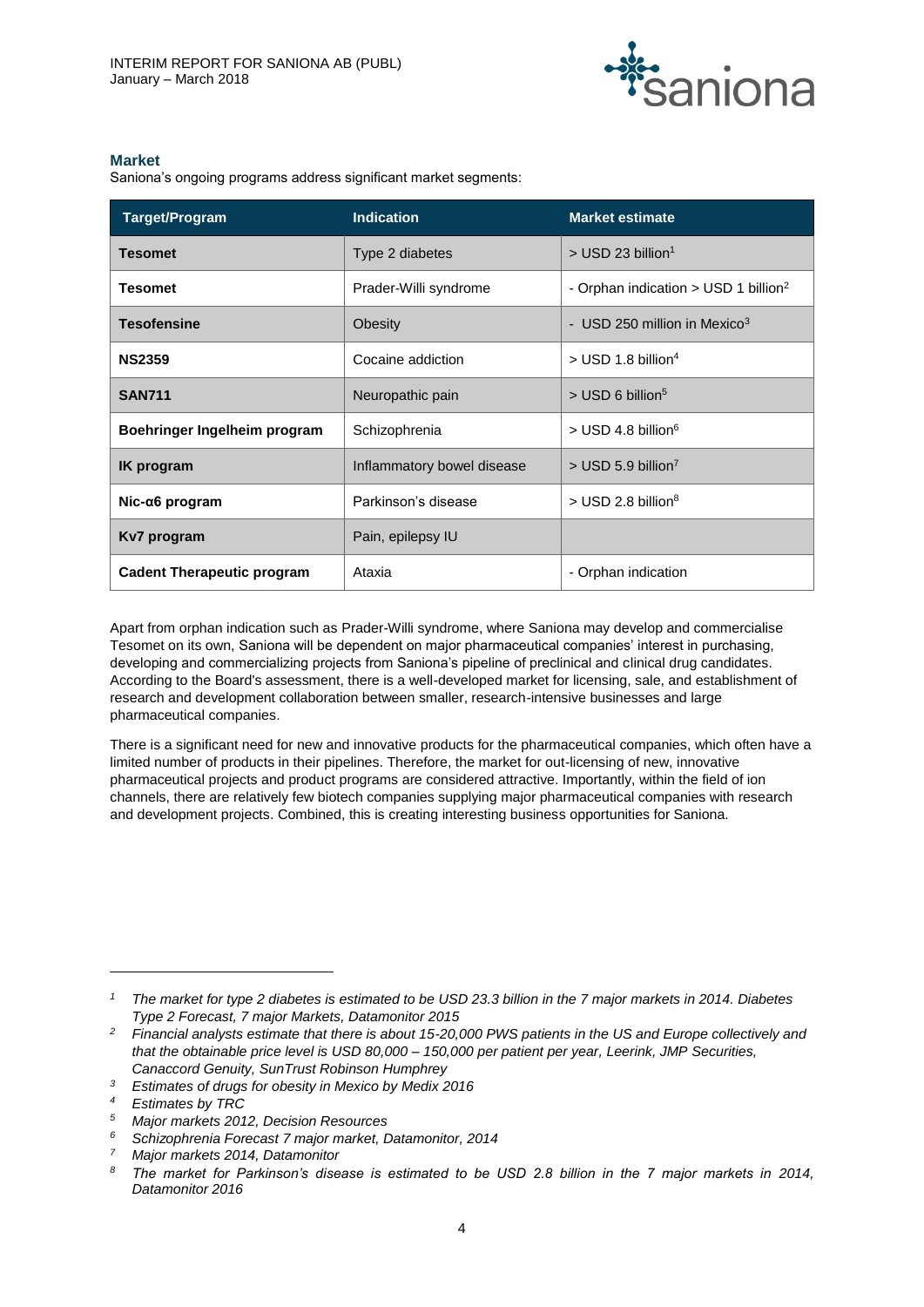

# **Financial review**

|                                     |         | 2018-01-01<br>2018-03-31 | 2017-01-01<br>2017-03-31 | 2017-01-01<br>2017-12-31 |
|-------------------------------------|---------|--------------------------|--------------------------|--------------------------|
| Net sales, KSEK                     |         | 4,340                    | 7,539                    | 20,692                   |
| Total operating expenses, KSEK      |         | $-20,070$                | $-15,111$                | -77,881                  |
| Operating profit/loss, KSEK         | *       | $-15,730$                | $-7,572$                 | $-57,189$                |
| Operating margin, %                 | *       | $-362%$                  | -100%                    | -276%                    |
| Cash flow from operating activities |         | $-5,393$                 | $-10,966$                | $-57,339$                |
| Cash flow per share, SEK            | $\star$ | 0.11                     | $-0.53$                  | $-1.41$                  |
| Earnings per share, SEK             |         | $-0.62$                  | $-0.31$                  | $-2.30$                  |
| Diluted earnings per share, SEK     |         | $-0.62$                  | $-0.31$                  | $-2.30$                  |
| Average shares outstanding          |         | 21,769,071               | 20,841,467               | 21,416,810               |
| Diluted average shares outstanding  |         | 22,157,366               | 20,905,467               | 21,519,102               |
| Average number of employees, #      |         | 23.6                     | 21.7                     | 24.1                     |
|                                     |         | 2018-03-31               | 2017-03-31               | 2017-12-31               |
| Cash and cash equivalent, KSEK      |         | 25,449                   | 42,249                   | 22,313                   |
| Equity, KSEK                        |         | 33,971                   | 47,935                   | 37,628                   |
| Total equity and liabilities, KSEK  |         | 53,313                   | 58,835                   | 48,375                   |
| Liquidity ratio, %                  | *       | 224%                     | 502%                     | 377%                     |
| Equity ratio, %                     | *       | 64%                      | 81%                      | 78%                      |
| Equity per share, SEK               | $\star$ | 1.56                     | 2.30                     | 1.76                     |

\* =Alternative performance measures

## **Definitions and relevance of alternative performance measures**

Saniona presents certain financial measures in the interim report that are not defined according to IFRS, so called alternative performance measures. These have been noted with an "\*" in the table above. The company considers that these measures provide valuable supplementary information for investors and company management as they enable an assessment of relevant trends of the company's performance. These financial measures should not be regarded as substitutes for measures defined per IFRS. Since not all companies calculate financial measures in the same way, these are not always comparable to measures used by other companies. The definition and relevance of key figures not calculated according to IFRS are set-out in the table below.

| <b>Key figure</b>              | <b>Definition</b>                                                                  | <b>Relevance</b>                                                                                                                                                                                                     |
|--------------------------------|------------------------------------------------------------------------------------|----------------------------------------------------------------------------------------------------------------------------------------------------------------------------------------------------------------------|
| <b>Operating profit/loss</b>   | Profit/loss before financial items<br>and tax.                                     | The operating profit/loss is used to measure the profit/loss<br>generated by the operating activities.                                                                                                               |
| <b>Operating margin</b>        | Operating profit/loss as a<br>proportion of revenue.                               | The operating margin shows the proportion of revenue that<br>remains as profit before financial items and taxes, and has<br>been included to allow investors to get an impression of the<br>company's profitability. |
| <b>Liquidity ratio</b>         | Current assets divided by current<br>liabilities.                                  | Liquidity ratio has been included to show the Company's<br>short-term payment ability.                                                                                                                               |
| <b>Equity ratio</b>            | Shareholders' equity as a<br>proportion of total assets.                           | The equity ratio shows the proportion of total assets covered<br>by equity and provides an indication of the company's<br>financial stability and ability to survive in the long term.                               |
| Average number of<br>employees | Average number of employees<br>employed during the period.                         | This key figure may explain part of the development in<br>personnel expenses and has been included to provide an<br>impression of how the number of employees at the company<br>has developed.                       |
| <b>Equity per share</b>        | Equity divided by the number of<br>outstanding shares at the end of<br>the period. | Equity per share has been included to provide investors with<br>information about the equity reported in the balance sheet<br>as represented by one share.                                                           |
| Cash flow per share            | Cash flow for the period divided<br>by number of shares for the<br>period.         | Cash flow per share has been included to provide investors<br>with information about the cash flow represented by one<br>share during the period.                                                                    |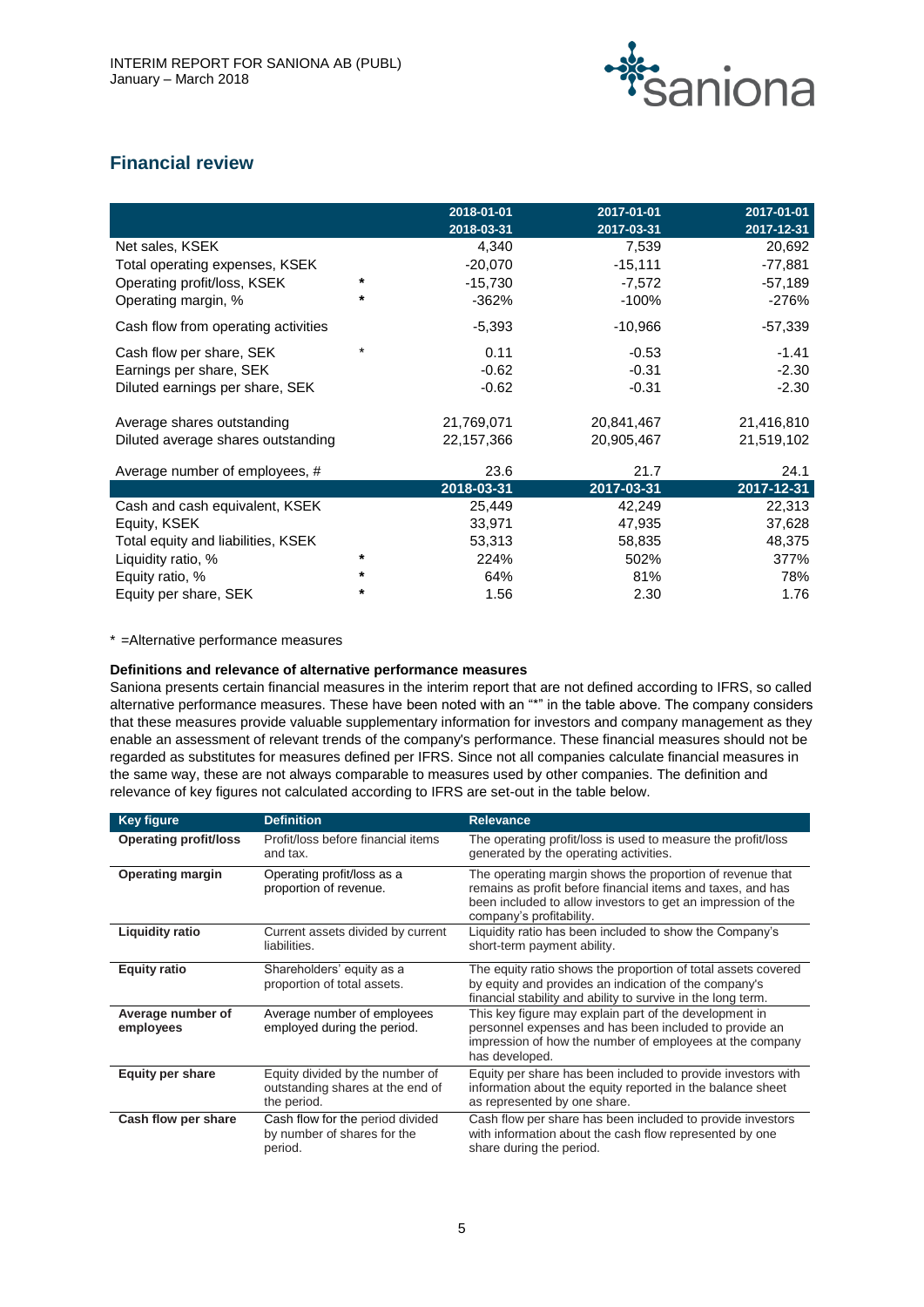

#### **Derivation of alternative performance measurers**

|                                    | 2018-01-01 | 2017-01-01 | 2017-01-01 |
|------------------------------------|------------|------------|------------|
|                                    | 2018-03-31 | 2017-03-31 | 2017-12-31 |
|                                    |            |            |            |
| Operation profit/loss, KSEK        | $-15,730$  | $-7,572$   | $-57,189$  |
| Net sales, KSEK                    | 4,340      | 7,539      | 20,692     |
| Operating margin, %                | $-362%$    | $-100%$    | $-276%$    |
| Cash flow for the period, KSEK     | 2,343      | $-11,003$  | $-30,134$  |
| Number of shares                   | 21,769,071 | 20,841,467 | 21,416,810 |
| Cash flow per share, SEK           | 0.11       | $-0.53$    | $-1.41$    |
|                                    | 2018-03-31 | 2017-03-31 | 2017-12-31 |
|                                    |            |            |            |
| Current assets, KSEK               | 43,304     | 54,708     | 40,569     |
| Current liabilities, KSEK          | 19,342     | 10,900     | 10,747     |
| Liquidity ratio, %                 | 224%       | 502%       | 377%       |
| Equity, KSEK                       | 33,971     | 47,935     | 37,628     |
| Total equity and liabilities, KSEK | 53,313     | 58,835     | 48,375     |
| Equity ratio, %                    | 64%        | 81%        | 78%        |
| Equity, KSEK                       | 33,971     | 47,935     | 37,628     |
| Number of shares                   | 21,769,071 | 20,841,467 | 21,416,810 |
| Equity per share, SEK              | 1.56       | 2.30       | 1.76       |

## **Revenues and result of the operation**

#### **Revenue**

Total revenues during the first quarter of 2018 was SEK 4.3 million (7.5). In 2018 revenues comprised research funding under the agreements with Boehringer Ingelheim and BenevolentAl whereas in the first quarter of 2017 revenues comprised research funding under the agreements with Boehringer Ingelheim, BenevolentAl and Cadent Therapeutics Inc.

#### **Operating profit/loss**

The operating loss for the first quarter was SEK 15.7 million (7.6).

The company recognized operating expenses of SEK 20.1 million (15.1) for first quarter of 2018. External expenses amounted to SEK 13.2 million (9.1) and personnel costs amounted to SEK 5.9 million (5.1). In the first quarter of 2018, external expenses comprised primarily research and development costs in relation to Tesomet followed by IK program and GABAA α2α3 program. In the first quarter of 2017, external expenses comprised primarily research and development costs in relation to Tesomet followed by GABAA α2α3 program and IK program.

#### **Cash flow**

Operating cash flow for the first quarter of 2018 was an outflow of SEK 15.4 million (outflow of 11.0). Consolidated cash flow for the first quarter of 2018 was an inflow of SEK 2.3 million (outflow 11.0).

In 2018, the consolidated cash flow during the first quarter is explained by the operating loss and an inflow of from convertible loan note from Nice & Green totalling SEK 18 million of which SEK 10 million has not been converted. The balance of SEK 8 million was converted into equity during the first quarter and is recorded under new share issues after deduction of issuing expenses. In 2017, the consolidated cash flow during the first quarter is explained by the operating loss.

#### **Financial position**

The equity ratio was 64 (81) % as of March 31, 2018, and equity was SEK 34.0 million (47.9). Cash and cash equivalents amounted to SEK 25.4 million (42.2) as of March 31, 2018. Total assets as of March 31, 2018, were SEK 53.3 million (58.8).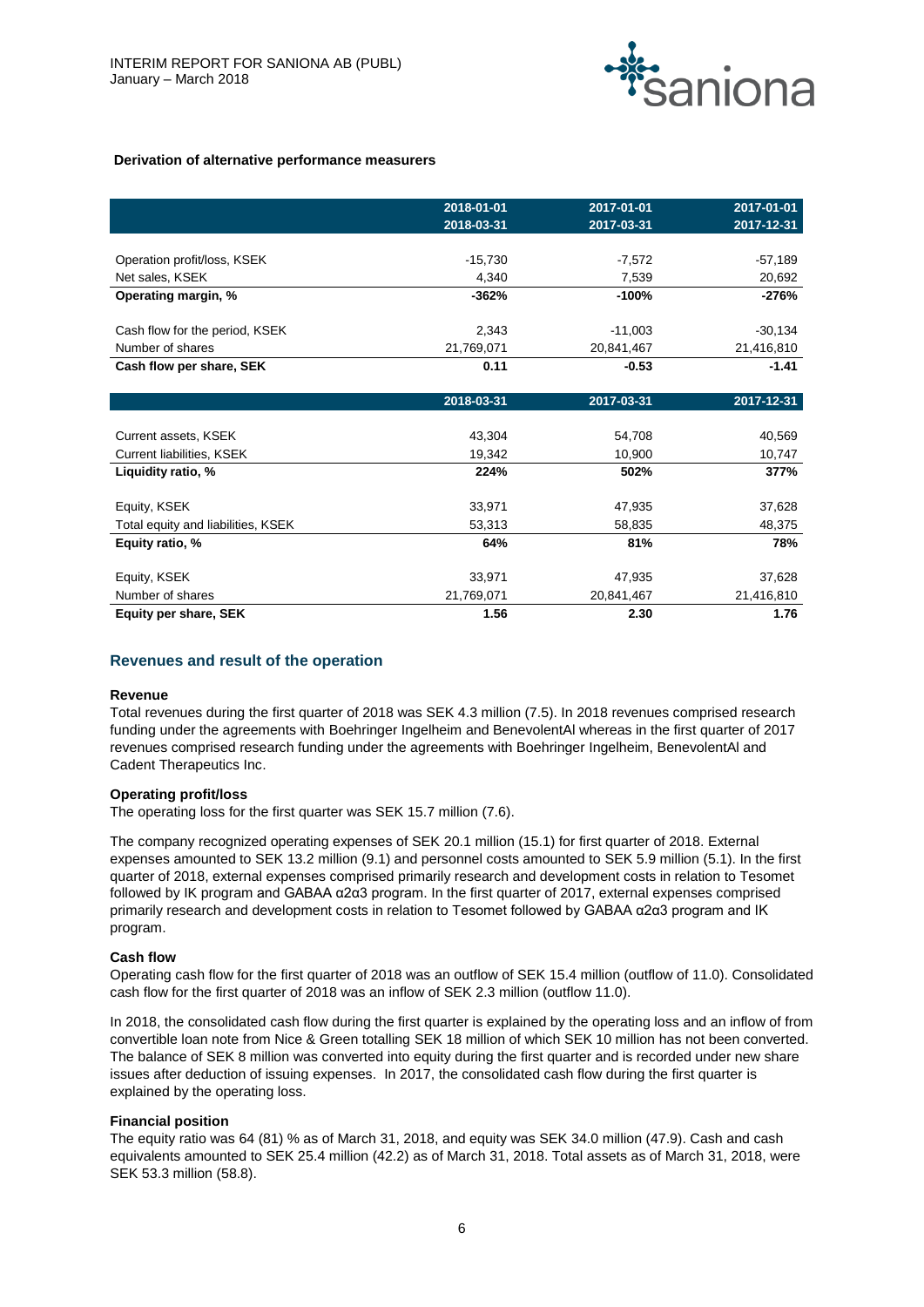

## **The share, share capital and ownership structure**

At March 31, 2018, the number of shares outstanding amounted to 22,057,335 (20,841,467). The company established a warrant program on July 1, 2015, totalling 64,000 warrants, on July 1, 2017, totalling 38,750 warrants and on January 19, 2018, totalling 286,003 warrants.

At March 31, 2018, the company had 5,297 (4,956) shareholders excluding holdings in life insurance and foreign custody account holders.

#### **Personnel**

As of March 31, 2018, the number of employees was 25 (25) of which 13 (14) are women. Of these employees, 3 (5) are part-time employees and 22 (20) are full-time employees, and a total of 20 (20) work in the company's research and development operations. 12 (10) of Saniona's employees hold PhDs, 2 (4) hold university degrees, 8 (8) have laboratory training and the remaining 3 (3) have other degrees.

## **Operational risks and uncertainties**

All business operations involve risk. Managed risk-taking is necessary to maintain good profitability. Risk may be due to events in the external environment and may affect a certain industry or market. Risk may also be specific to a certain company.

The main risks and uncertainties which Saniona is exposed to are related to drug development, the company's collaboration agreements, competition, technology development, patent, regulatory requirements, capital requirements and currencies.

The Group's programs are sold primarily to pharmaceutical companies and spin-outs funded by pharmaceutical companies and venture capital firms. Historically, the Group has not sustained any losses on trade receivables and other receivables.

Currency risks is the risk that the fair value of future cash flows fluctuate because of changed exchange rates. Exposure to currency risk is primarily sourced from payment flows in foreign currency and from the translation of balance sheet items in foreign currency, as well as upon the translation of foreign subsidiaries' income statements and balance sheets to the Group's reporting currency, which is SEK.

A more detailed description of the Group's risk exposure and risk management is included in Saniona's 2017 Annual Report. There are no major changes in the Group's risk exposure and risk management in 2018.

#### **Audit review**

This Interim Report has not been subject to review by the company's auditors.

## **Financial calendar**

| Annual General Meeting | May 24, 2018      |
|------------------------|-------------------|
| Interim Report Q2      | August 22, 2018   |
| Interim Report Q3      | November 14, 2018 |
| Year-End Report 2018   | February 21, 2019 |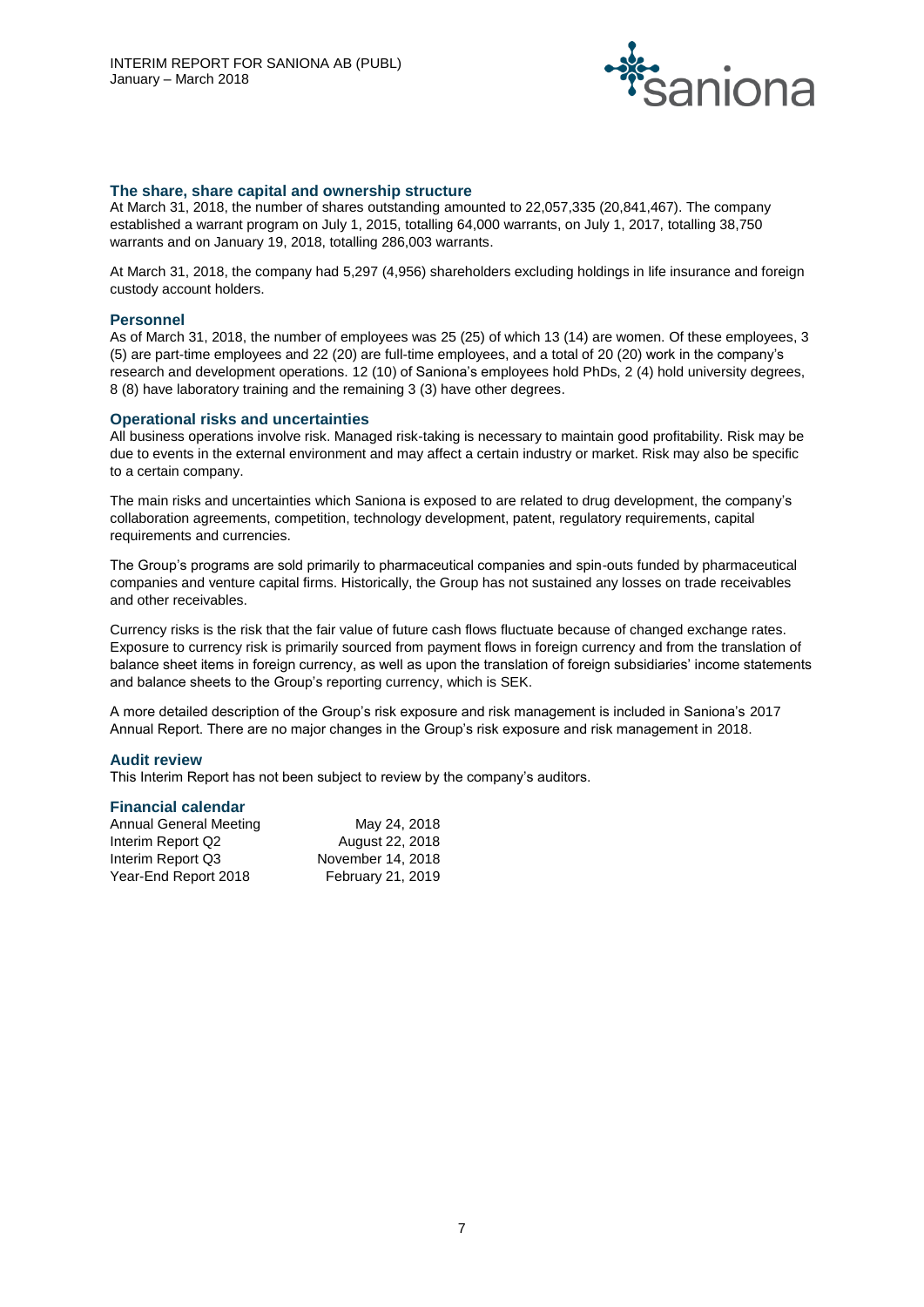

The Board of Directors and the CEO of Saniona AB (publ) provide their assurance that the interim report provides a fair and true overview of the Parent Company's and the Group's operations, financial position and results, and describes material risks and uncertainties faced by the parent Company and the companies in the Group.

Ballerup, May 24, 2018 Saniona AB

J. Donald deBethizy - Chairman Jørgen Drejer – CEO and board member

Claus Bræstrup – Board member **Anna Ljung - Board member** Anna Ljung - Board member

Carl Johan Sundberg - Board member Leif Andersson - Board member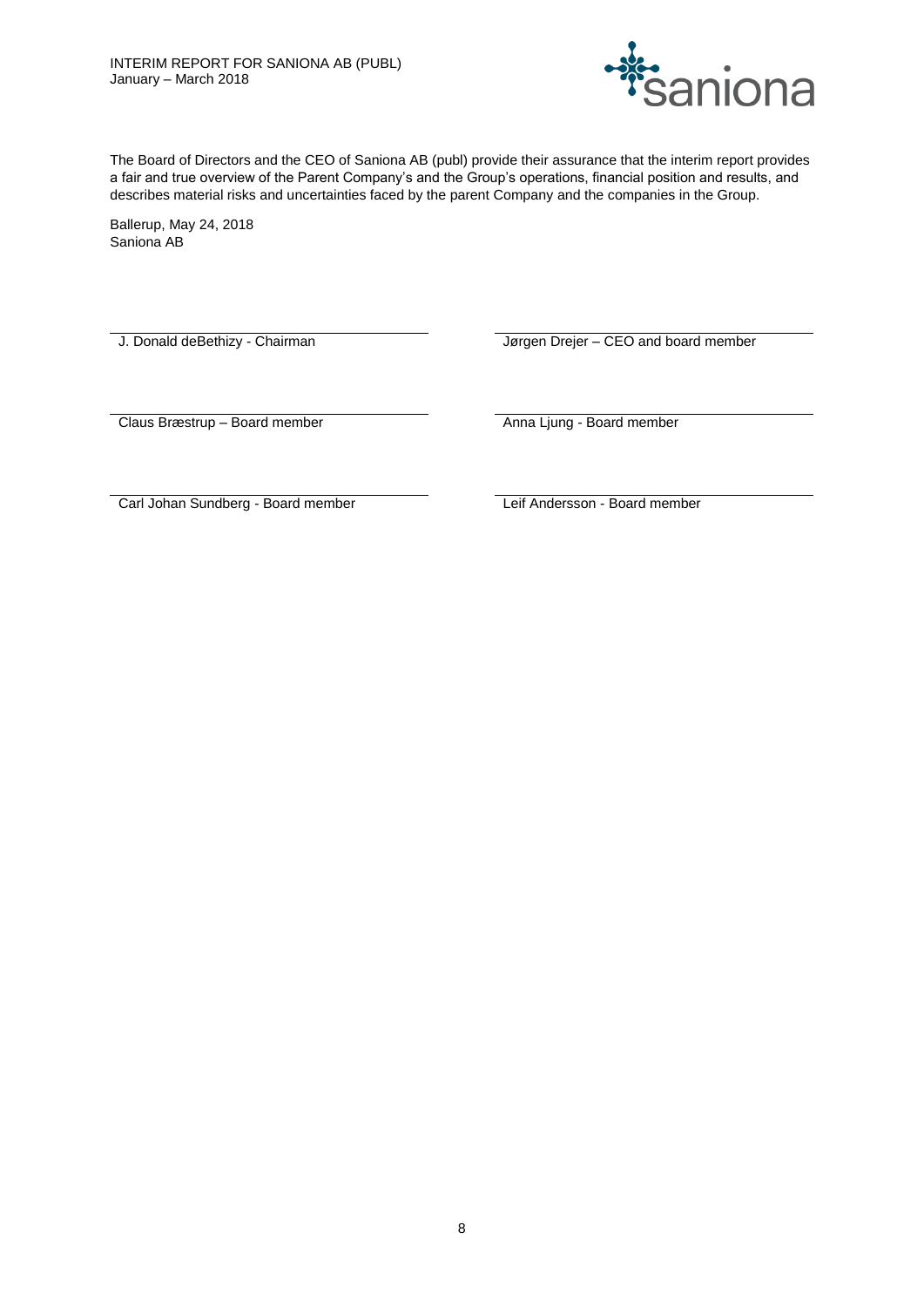

# **Condensed consolidated statement of comprehensive income – Group**

| <b>KSEK</b>                                      | 2018-01-01 | 2017-01-01 | 2017-01-01       |
|--------------------------------------------------|------------|------------|------------------|
| <b>Note</b>                                      | 2018-03-31 | 2017-03-31 | $2017 - 12 - 31$ |
| $1 - 3$                                          |            |            |                  |
| Net sales<br>4                                   | 4,340      | 7,539      | 20,692           |
| Total operating income                           | 4,340      | 7,539      | 20,692           |
|                                                  |            |            |                  |
| Raw materials and consumables                    | $-830$     | $-767$     | $-3,263$         |
| Other external costs                             | $-13,163$  | $-9,098$   | $-51,387$        |
| Personnel costs<br>5                             | $-5,927$   | $-5,130$   | $-22,671$        |
| Depreciation and write-downs                     | $-151$     | $-116$     | $-561$           |
| Total operating expenses                         | $-20,070$  | $-15,111$  | $-77,881$        |
|                                                  |            |            |                  |
| <b>Operating profit/loss</b>                     | $-15,730$  | $-7,572$   | $-57,189$        |
|                                                  |            |            |                  |
| Other financial income                           | $-0$       | $\Omega$   | 1,289            |
| Other financial expenses                         | $-136$     | $-296$     | $-376$           |
| <b>Total financial items</b>                     | $-136$     | $-296$     | 914              |
|                                                  |            |            |                  |
| Profit/loss after financial items                | $-15,866$  | $-7,868$   | $-56,275$        |
|                                                  |            |            |                  |
| Tax on net profit<br>6                           | 2,414      | 1,501      | 7,086            |
|                                                  |            |            |                  |
| Profit/loss for the period                       | $-13,452$  | $-6,367$   | $-49,190$        |
|                                                  |            |            |                  |
| Other comprehensive income                       |            |            |                  |
| Item that may be reclassified to profit and loss |            |            |                  |
| <b>Translation differences</b>                   | 1,219      | $-3$       | $-968$           |
| Total other comprehensive income net after tax   | 1,219      | $-3$       | $-968$           |
|                                                  |            |            |                  |
| Total comprehensive income                       | $-12,234$  | $-6,370$   | $-50,157$        |
| Earnings per share, SEK                          | $-0.62$    | $-0.31$    | $-2.30$          |
| Diluted earnings per share, SEK                  | $-0.62$    | $-0.31$    | $-2.29$          |

The recognized loss and total comprehensive income are all attributable to the shareholders of the Parent Company, since there is no non-controlling interest in the subsidiaries of the Group.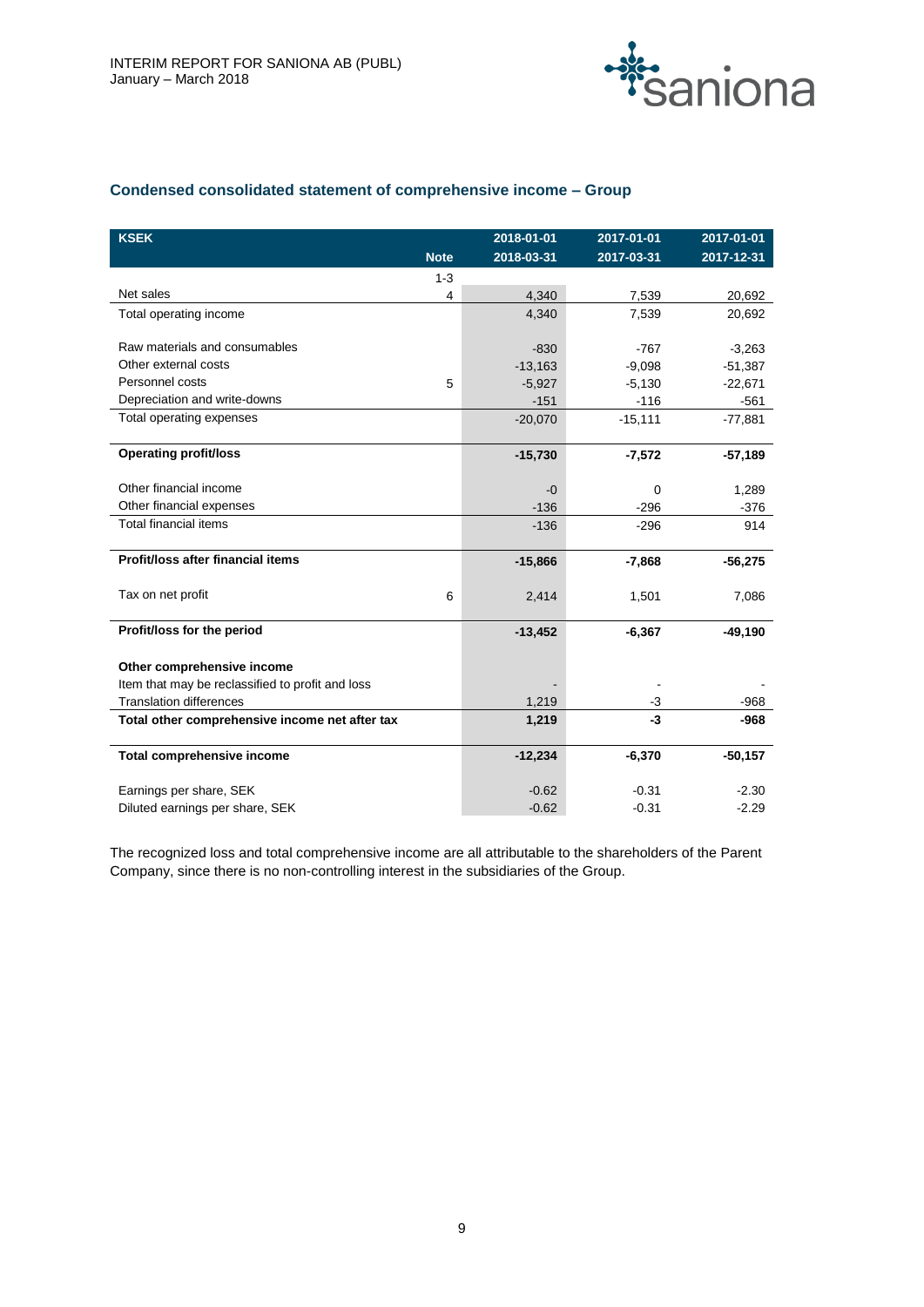

# **Condensed consolidated statement of financial position – Group**

| <b>KSEK</b>                             | <b>Note</b> | 2018-03-31 | 2017-03-31 | 2017-12-31 |
|-----------------------------------------|-------------|------------|------------|------------|
|                                         | $1 - 3$     |            |            |            |
| <b>ASSETS</b>                           |             |            |            |            |
| Fixtures, fittings, tools and equipment |             | 1,284      | 1,105      | 1,366      |
| Tangible assets                         |             | 1,284      | 1,105      | 1,366      |
|                                         |             |            |            |            |
| Non-current tax assets                  | 6           | 2,491      | 1,507      | 0          |
| Investments in associated companies     | 9           | 331        | 0          | 331        |
| Other long-term receivables             | 10          | 5,810      | 1,415      | 6,019      |
| Deferred tax                            |             | 93         | 100        | 89         |
| <b>Financial assets</b>                 |             | 8,725      | 3,022      | 6,439      |
| <b>Non-current assets</b>               |             | 10,009     | 4,127      | 7,806      |
| Trade receivables                       |             | 4,939      | 9,762      | 7,180      |
| Current tax assets                      | 6           | 7,596      | 0          | 7,276      |
| Other receivables                       |             | 3,160      | 1,509      | 3,261      |
| Prepayments and accrued income          |             | 2,159      | 1,188      | 540        |
| <b>Current receivables</b>              |             | 17,855     | 12,459     | 18,256     |
| Cash and cash equivalent                |             | 25,449     | 42,249     | 22,313     |
| <b>Current assets</b>                   |             | 43,304     | 54,708     | 40,569     |
| <b>Total assets</b>                     |             | 53,313     | 58,835     | 48,375     |
| <b>EQUITY AND LIABILITIES</b>           |             |            |            |            |
| Share capital                           | 11          | 1,103      | 1,042      | 1,088      |
| Additional paid in capital              | 11          | 123,976    | 83,323     | 116,452    |
| Retained earnings                       |             | $-77,472$  | $-29,626$  | $-29,321$  |
| Currency translation reserve            |             | $-183$     | $-437$     | $-1,402$   |
| Profit/loss for the period              |             | $-13,452$  | $-6,367$   | $-49,190$  |
| <b>Equity</b>                           |             | 33,971     | 47,935     | 37,628     |
| Prepayments from customers              |             | 201        | 0          | 604        |
| Trade payables                          |             | 5,392      | 5,650      | 5,209      |
| <b>Current tax liabilities</b>          |             | 0          | 1,595      | 0          |
| Convertible loan                        | 11          | 10,000     | 0          | 0          |
| Other payables                          |             | 515        | 567        | 511        |
| Accrued expenses and deferred income    |             | 3,234      | 3,087      | 4,423      |
| <b>Current liabilities</b>              |             | 19,342     | 10,900     | 10,747     |
| <b>Total liabilities</b>                |             | 19,342     | 10,900     | 10,747     |
| <b>Total equity and liabilities</b>     |             | 53,313     | 58,835     | 48,375     |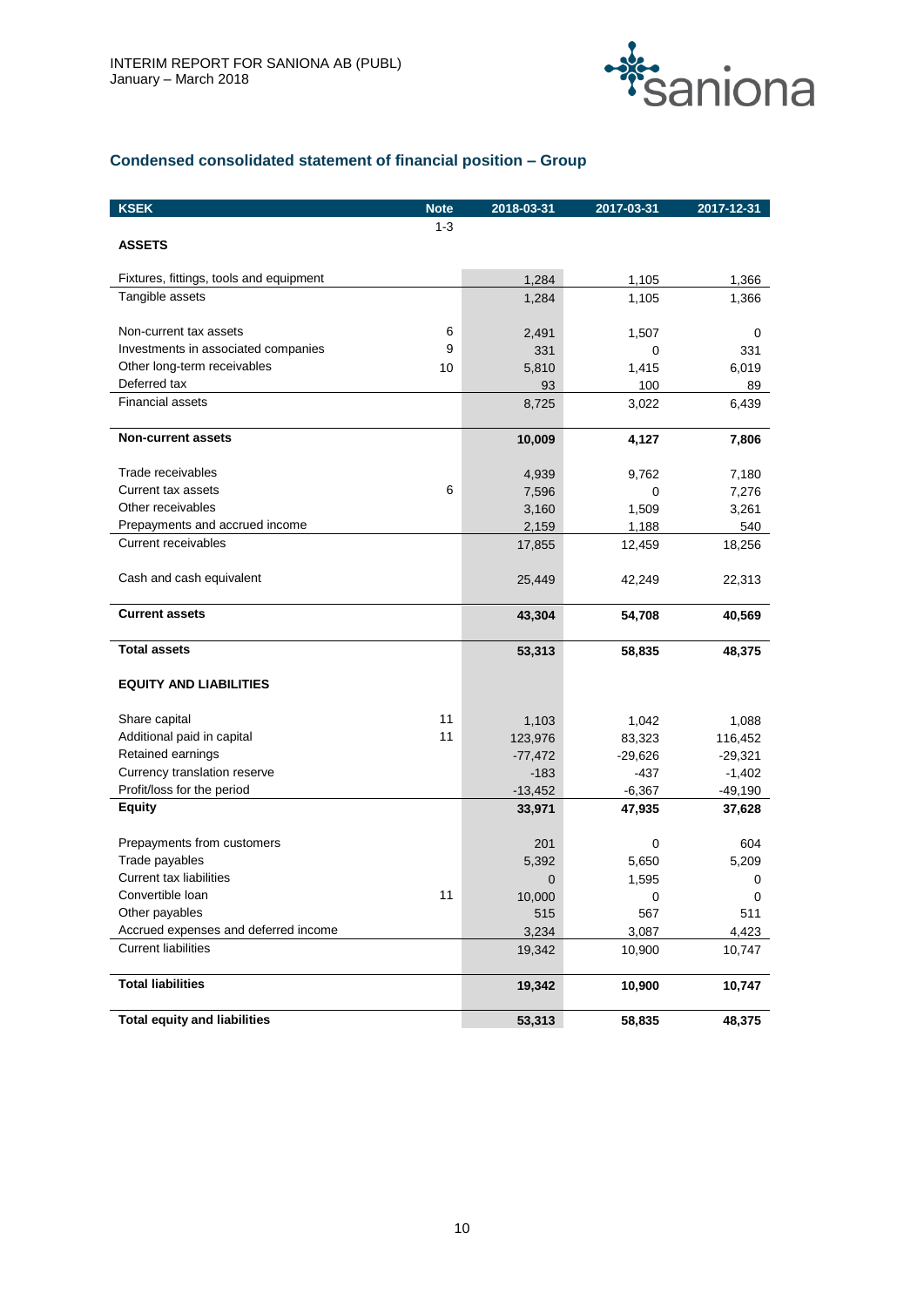

# **Condensed consolidated statement of changes in equity – Group**

|                                                                     | <b>Number of</b><br>shares | <b>Share</b><br>capital | <b>Additional</b><br>paid in<br>capital | <b>Trans-</b><br>lation<br>reserves | <b>Retained</b><br>earnings | Shareholders'<br>equity |
|---------------------------------------------------------------------|----------------------------|-------------------------|-----------------------------------------|-------------------------------------|-----------------------------|-------------------------|
|                                                                     |                            |                         |                                         |                                     |                             |                         |
| <b>January 1, 2017</b>                                              | 20,841,467                 | 1,042                   | 83,323                                  | $-434$                              | $-29,680$                   | 54,252                  |
| <b>Comprehensive income</b>                                         |                            |                         |                                         |                                     |                             |                         |
| Profit/loss for the year                                            |                            |                         |                                         |                                     | $-6,367$                    | $-6,367$                |
| Other comprehensive income:                                         |                            |                         |                                         |                                     |                             |                         |
| <b>Translation differences</b><br><b>Total comprehensive income</b> |                            |                         |                                         | $-3$<br>$-3$                        | $-6,367$                    | -3<br>$-6,370$          |
|                                                                     |                            |                         |                                         |                                     |                             |                         |
| <b>Transactions with owners</b><br>Share-based compensation         |                            |                         |                                         |                                     | 53                          | 53                      |
| expenses<br><b>Total transactions with owners</b>                   | 0                          | $\bf{0}$                | 0                                       | $\bf{0}$                            | 53                          | 53                      |
|                                                                     |                            |                         |                                         |                                     |                             |                         |
| March 31, 2017                                                      | 20,841,467                 | 1,042                   | 83,323                                  | -437                                | $-35,993$                   | 47,935                  |
| April 1, 2017                                                       | 20,841,467                 | 1,042                   | 83,323                                  | -437                                | $-35,993$                   | 47,935                  |
| <b>Comprehensive income</b>                                         |                            |                         |                                         |                                     |                             |                         |
| Profit/loss for the year                                            |                            |                         |                                         |                                     | -42,823                     | -42,823                 |
| Other comprehensive income:                                         |                            |                         |                                         |                                     |                             |                         |
| <b>Translation differences</b>                                      |                            |                         |                                         | $-964$                              |                             | $-964$                  |
| <b>Total comprehensive income</b>                                   |                            |                         |                                         | $-964$                              | $-42,823$                   | $-43,787$               |
| <b>Transactions with owners</b>                                     |                            |                         |                                         |                                     |                             |                         |
| Shares issued for cash                                              | 921,053                    | 46                      | 34,954                                  |                                     |                             | 35,000                  |
| Expenses related to capital increase<br>Share-based compensation    |                            |                         | $-1,825$                                |                                     |                             | $-1,825$                |
| expenses                                                            |                            |                         |                                         |                                     | 359                         | 359                     |
| <b>Total transactions with owners</b>                               | 921,053                    | 46                      | 33,129                                  | 0                                   | 359                         | 33,534                  |
| December 31, 2017                                                   | 21,762,520                 | 1,088                   | 116,452                                 | $-1,402$                            | -78,511                     | 37,628                  |
|                                                                     |                            |                         |                                         |                                     |                             |                         |
| <b>January 1, 2018</b>                                              | 21,762,520                 | 1,088                   | 116,452                                 | -1,402                              | $-78,511$                   | 37,628                  |
| <b>Comprehensive income</b>                                         |                            |                         |                                         |                                     |                             |                         |
| Profit/loss for the year                                            |                            |                         |                                         |                                     | $-13,452$                   | $-13,452$               |
| Other comprehensive income:                                         |                            |                         |                                         |                                     |                             |                         |
| <b>Translation differences</b>                                      |                            |                         |                                         | 1,219                               |                             | 1,219                   |
| <b>Total comprehensive income</b>                                   |                            |                         |                                         | 1,219                               | $-13,452$                   | $-12,234$               |
| <b>Transactions with owners</b>                                     |                            |                         |                                         |                                     |                             |                         |
| Shares issued for cash                                              | 294,815                    | 15                      | 7,985                                   |                                     |                             |                         |
| Expenses related to capital increase                                |                            |                         | $-462$                                  |                                     |                             |                         |
| Share-based compensation                                            |                            |                         |                                         |                                     |                             |                         |
| expenses                                                            |                            |                         |                                         |                                     | 1,038                       | 1,038                   |
| <b>Total transactions with owners</b>                               | 294,815                    | 15                      | 7,523                                   | $\bf{0}$                            | 1,038                       | 8,577                   |
| March 31, 2018                                                      | 22,057,335                 | 1,103                   | 123,976                                 | $-183$                              | $-90,925$                   | 33,971                  |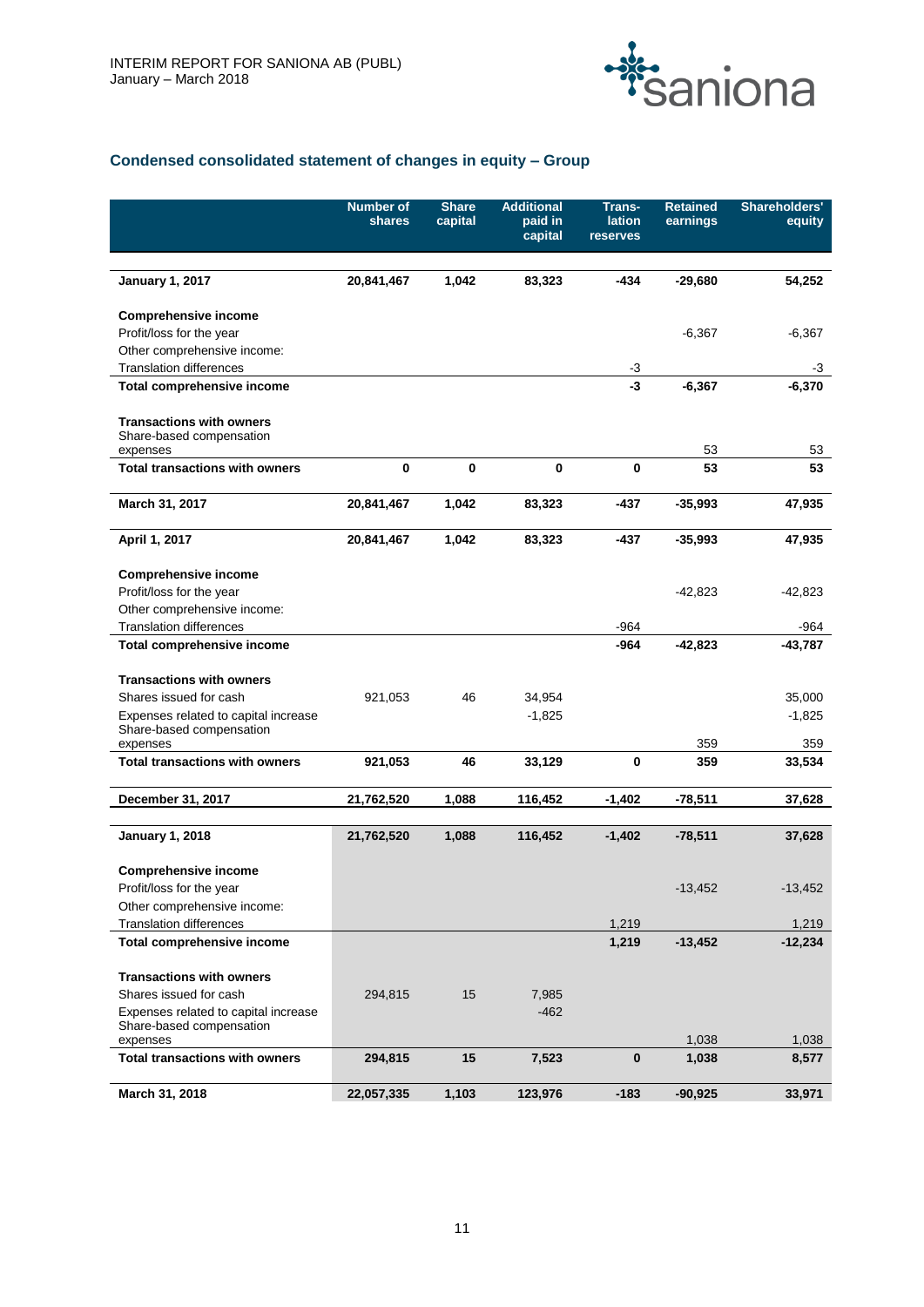

# **Condensed consolidated statement of cash flows – Group**

| <b>KSEK</b>                                |             | 2018-01-01   | 2017-01-01   | 2017-01-01 |
|--------------------------------------------|-------------|--------------|--------------|------------|
|                                            | <b>Note</b> | 2018-03-31   | 2017-03-31   | 2017-12-31 |
| Operating loss before financial items      |             | $-15,730$    | $-7,572$     | $-57,189$  |
| Adjustments for non-cash transactions      |             | 1,157        | 169          | 918        |
| Changes in working capital                 |             | $-683$       | $-3,267$     | $-347$     |
| Cash flow from operating activities before |             |              |              |            |
| financial items                            |             | $-15,256$    | $-10,670$    | -56,617    |
|                                            |             |              |              |            |
| Interest income received                   |             | $\Omega$     | $\Omega$     | 1,289      |
| Interest expenses paid                     |             | $-136$       | $-296$       | $-376$     |
| Tax paid                                   |             | <sup>0</sup> | 0            | $-1,635$   |
| Cash flow from operating activities        |             | $-15,393$    | $-10,966$    | $-57,339$  |
|                                            |             |              |              |            |
| <b>Investing activities</b>                |             |              |              |            |
| Investment in tangible assets              |             | $-12$        | -40          | $-708$     |
| Investments in associated companies        | 9           | $\Omega$     | 0            | $-331$     |
| Investment in other financial assets       |             | 209          | 4            | $-4,931$   |
| Cash flow from investing activities        |             | 197          | $-37$        | $-5,970$   |
| <b>Financing activities</b>                |             |              |              |            |
| Convertible Ioan                           | 11          | 10,000       | $\mathbf 0$  | $\Omega$   |
| New share issue                            | 11          | 7,538        | 0            | 33,175     |
| Cash flow from financing activities        |             | 17,538       | $\mathbf{0}$ | 33,175     |
| Cash flow for the period                   |             | 2,343        | $-11,003$    | $-30,134$  |
| Cash and cash equivalents at beginning of  |             |              |              |            |
| period                                     |             | 22,313       | 53,261       | 53,261     |
| Exchange rate adjustments                  |             | 793          | $-10$        | $-815$     |
| Cash and cash equivalents at end of period |             | 25.449       | 42.249       | 22,313     |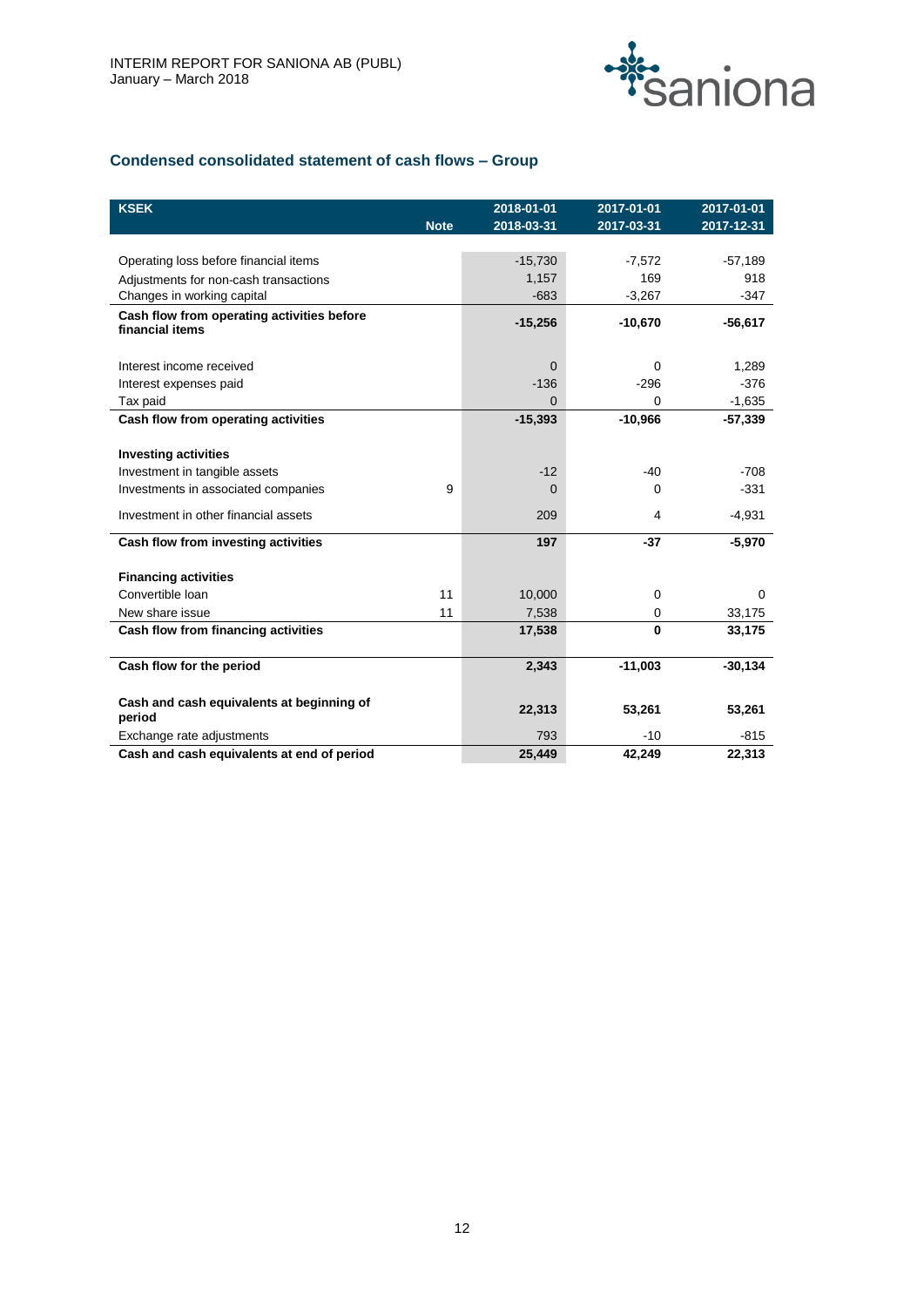

# **Statement of income – Parent Company**

|          | 2017-03-31 | 2017-12-31 |
|----------|------------|------------|
|          |            |            |
| 0        | 0          | 0          |
| $\Omega$ | 0          | $\Omega$   |
|          |            |            |
| $-5$     | -5         | $-20$      |
| $-1,102$ | $-957$     | $-7,218$   |
| $-467$   | -271       | $-1,249$   |
| $-1,573$ | $-1,233$   | $-8,487$   |
|          |            |            |
| $-1,573$ | $-1,233$   | $-8,487$   |
|          |            |            |
| 394      | 225        | 1,085      |
| $-80$    | $-36$      | $-259$     |
| 314      | 189        | 826        |
|          |            |            |
| $-1,259$ | $-1,043$   | $-7,660$   |
|          |            |            |
| 0        | 0          | $\Omega$   |
|          |            |            |
| $-1,259$ | $-1,043$   | $-7,660$   |
|          | 2018-03-31 |            |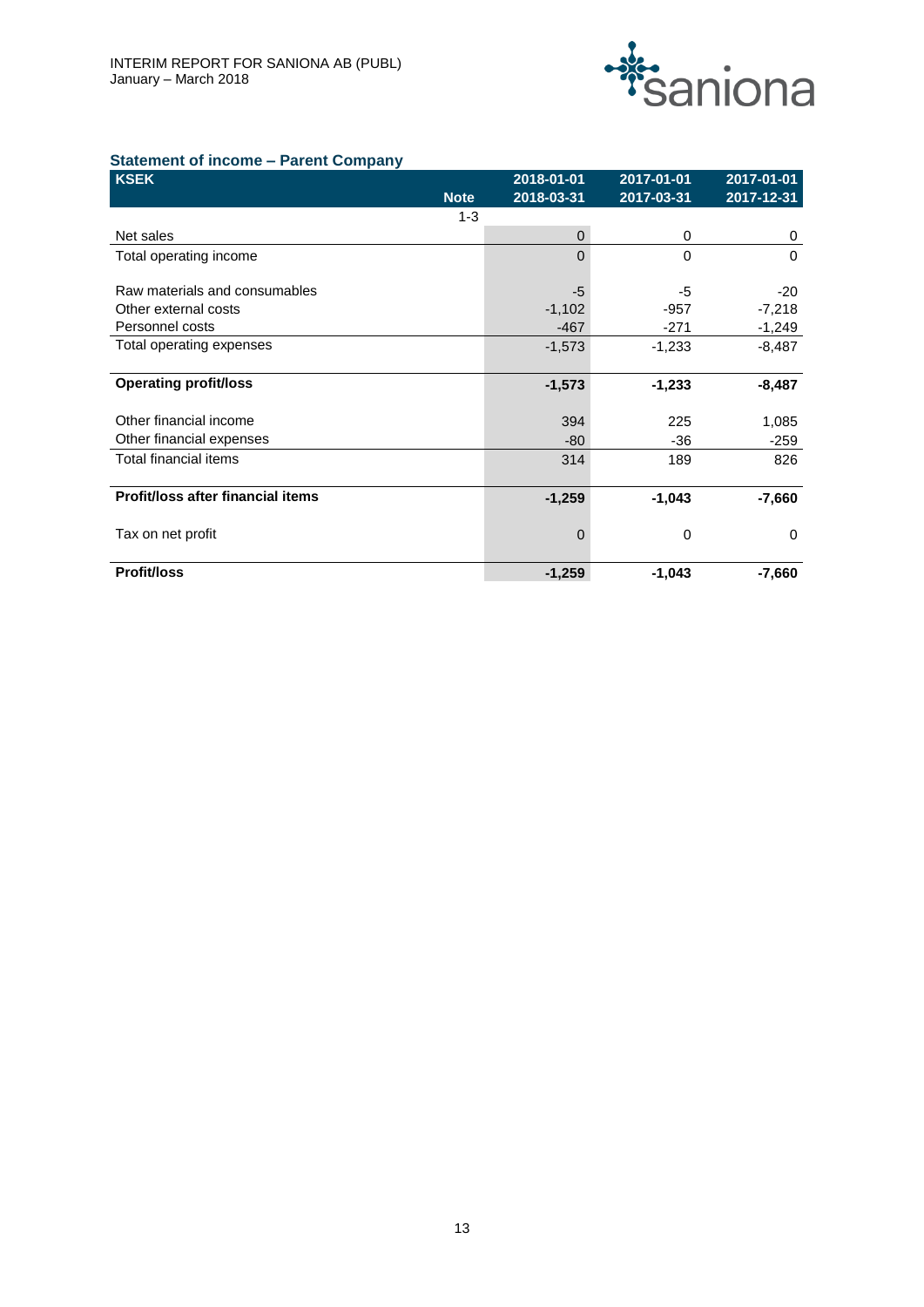

## **Balance Sheet – Parent Company**

| <b>KSEK</b>                         | <b>Note</b> | 2018-03-31 | 2017-03-31 | 2017-12-31 |
|-------------------------------------|-------------|------------|------------|------------|
| <b>ASSETS</b>                       |             |            |            |            |
| Investment in subsidiaries          |             | 11,832     | 11,832     | 11,832     |
| Investments in associated companies |             | 331        | 0          | 331        |
| <b>Financial assets</b>             |             | 12,162     | 11,832     | 12,162     |
| <b>Non-current assets</b>           |             | 12,162     | 11,832     | 12,162     |
| Receivables from group companies    |             | 88,571     | 45,295     | 69,062     |
| Other receivables                   |             | 240        | 206        | 122        |
| Prepayments and accrued income      |             | 722        | 466        | 95         |
| <b>Current receivables</b>          |             | 89,533     | 45,967     | 69,279     |
| Cash and cash equivalent            |             | 13,148     | 14,261     | 17,120     |
| <b>Current assets</b>               |             | 102,682    | 60,228     | 86,399     |
| <b>Total assets</b>                 |             | 114,844    | 72,059     | 98,561     |
| <b>EQUITY AND LIABILITIES</b>       |             |            |            |            |
| Restricted equity                   |             |            |            |            |
| Share capital                       | 11          | 1,103      | 1,042      | 1,088      |
| Additional paid in capital          | 11          | 122,464    | 81,812     | 114,941    |
| Retained earnings                   |             | $-17,979$  | $-10,318$  | $-10,318$  |
| Profit for the period               |             | $-1,259$   | $-1,043$   | $-7,660$   |
| <b>Equity</b>                       |             | 104,329    | 71,492     | 98,050     |
| Convertible Ioan                    | 11          | 10,000     | 0          | 0          |
| Other payables                      |             | 515        | 567        | 511        |
| <b>Current liabilities</b>          |             | 10,515     | 567        | 511        |
| <b>Total liabilities</b>            |             | 10,515     | 567        | 511        |
| <b>Total equity and liabilities</b> |             | 114,844    | 72,059     | 98,561     |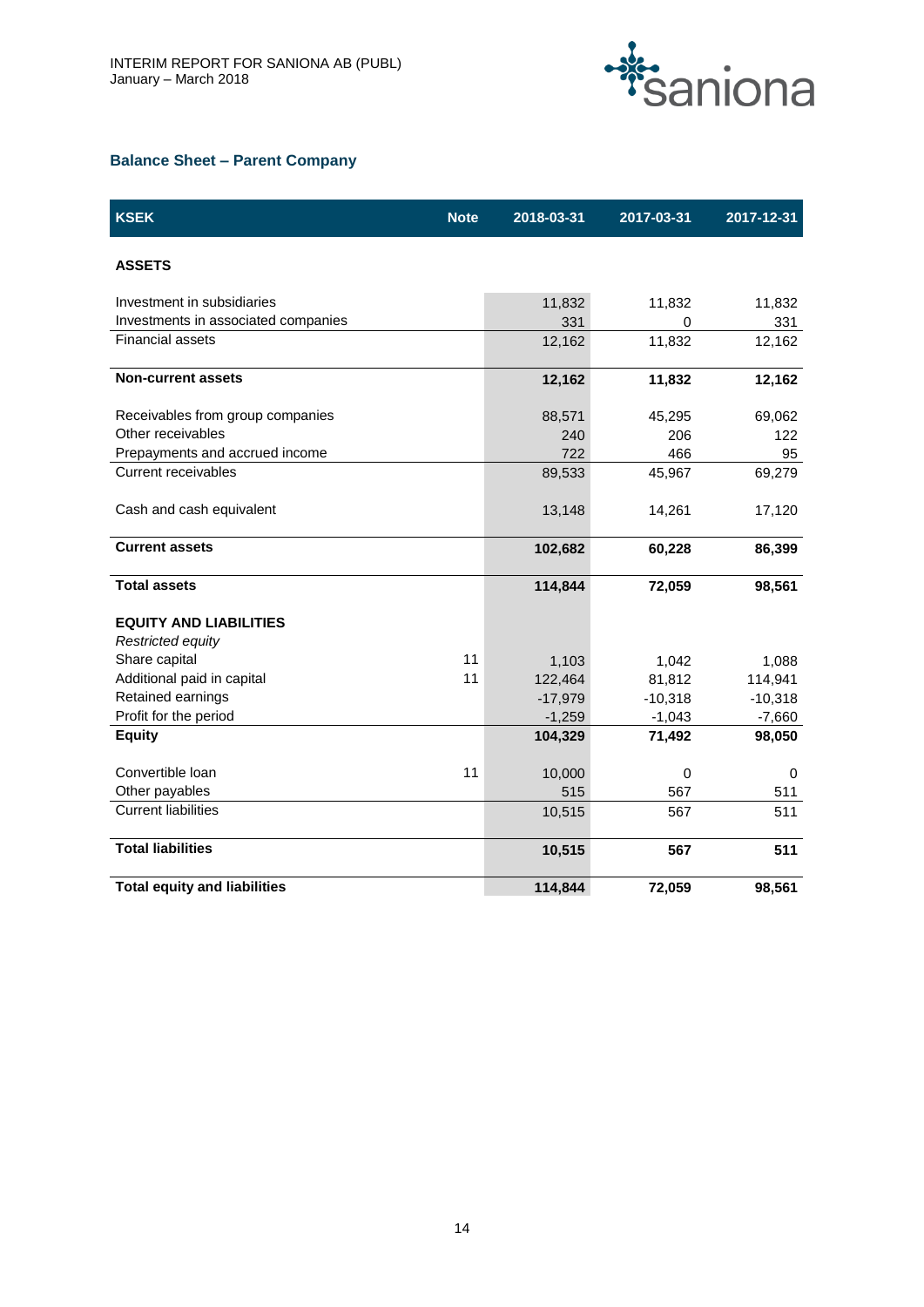

# **Notes**

## **Note 1 General Information**

Saniona AB (publ), Corporate Registration Number 556962-5345, the Parent Company and its subsidiaries, collectively the Group, is a publicly listed research and development company focused on drugs for diseases of the central nervous system, autoimmune diseases, metabolic diseases and treatment of pain. The Parent Company is a limited liability company registered in the municipality of Malmö in the county of Skåne, Sweden. The address of the head office is Baltorpvej 154, DK-2750 Ballerup, Denmark. Saniona is listed at Nasdaq Stockholm Small Cap. The Parent Company's share is traded under the ticker SANION and the ISIN code SE0005794617.

## **Note 2 Significant accounting policies**

The interim report has been prepared in accordance with IAS 34 Interim reporting. The Group applies the International Financial Reporting Standards (IFRS) and interpretations of IFRS IC as adopted by the EU, the Annual Accounts Act and the Financial Reporting Board's recommendation RFR 1, Supplementary Accounting Rules for Groups.

The condensed consolidated financial statements have been prepared under the historical cost convention, except in the case of certain financial assets and liabilities, which are measured at fair value. The condensed consolidated financial statements are presented in Swedish kronor (SEK) which is also the functional currency of the Parent Company.

The applied accounting principles are in accordance with those described in the Annual Report for 2017. More detailed information about the Group's and the Parent Company's accounting and valuation principles can be found in the Annual Report for 2017, which is available on www.saniona.com. New and amended standards and interpretations implemented as of January 1, 2018, has not had any significant impact on the Group's financial statements.

Disclosures in accordance with IAS 34 Interim Financial Reporting are presented either in the notes or elsewhere in the interim report.

## **Note 3 Financial assets and liabilities**

All financial asset and financial liabilities, except for the investment in Cadent Therapeutics as described below, are classified as 'Loans and receivables' respectively 'Other financial liabilities'. These financial instruments are measured at amortized cost and the carrying amount is a reasonable approximation of fair value. There has been no fair value adjustment of the financial assets in 2017 and 2018.

The Group owns 7% of the share capital of Cadent Therapeutics. Cadent Therapeutics merged in March 2017 with Ataxion, which was formed by Saniona, Atlas Venture and the management of Ataxion in 2013 as a spin-out from Saniona. Saniona received shares in Ataxion in return for certain knowhow and patents in relation to Saniona's ataxia program. The specific assets of Saniona had a carrying and fair value amount 0 at the time of formation of Ataxion and the investments made by the other parties were insignificant. The merged company Cadent Therapeutics is today developing the Ataxia-program. Considering the significant risk and duration of the development period related to the development of pharmaceutical products, management has concluded that the future economic benefits cannot be estimated with sufficient certainty until Cadent Therapeutics is sold or public listed or the project has been finalized and the necessary regulatory final approval of the product has been obtained. Accordingly, the value of Cadent Therapeutics is measured at costs since the fair value cannot be determined reliable.

## **Note 4 Segment reporting**

The Group is managed as a single business unit. The basis for identifying reportable segments is the internal reporting as reported to and followed up by the highest executive decision maker. The Group has identified the highest executive decision maker as the CEO. The internal management and reporting structure comprises only one business unit, and the Group therefore has only one operating segment, for which reason no segment information is provided.

## **Note 5 Share based payments**

Share-based compensation expenses for the first quarter of 2018 totalled SEK 1,038 (53) thousand. The Group accounts for share-based compensation by recognizing compensation expenses related to share-based instruments granted to the management, employees and consultants in the income statement. Such compensation expenses represent the fair market values of warrants granted and do not represent actual cash expenditures.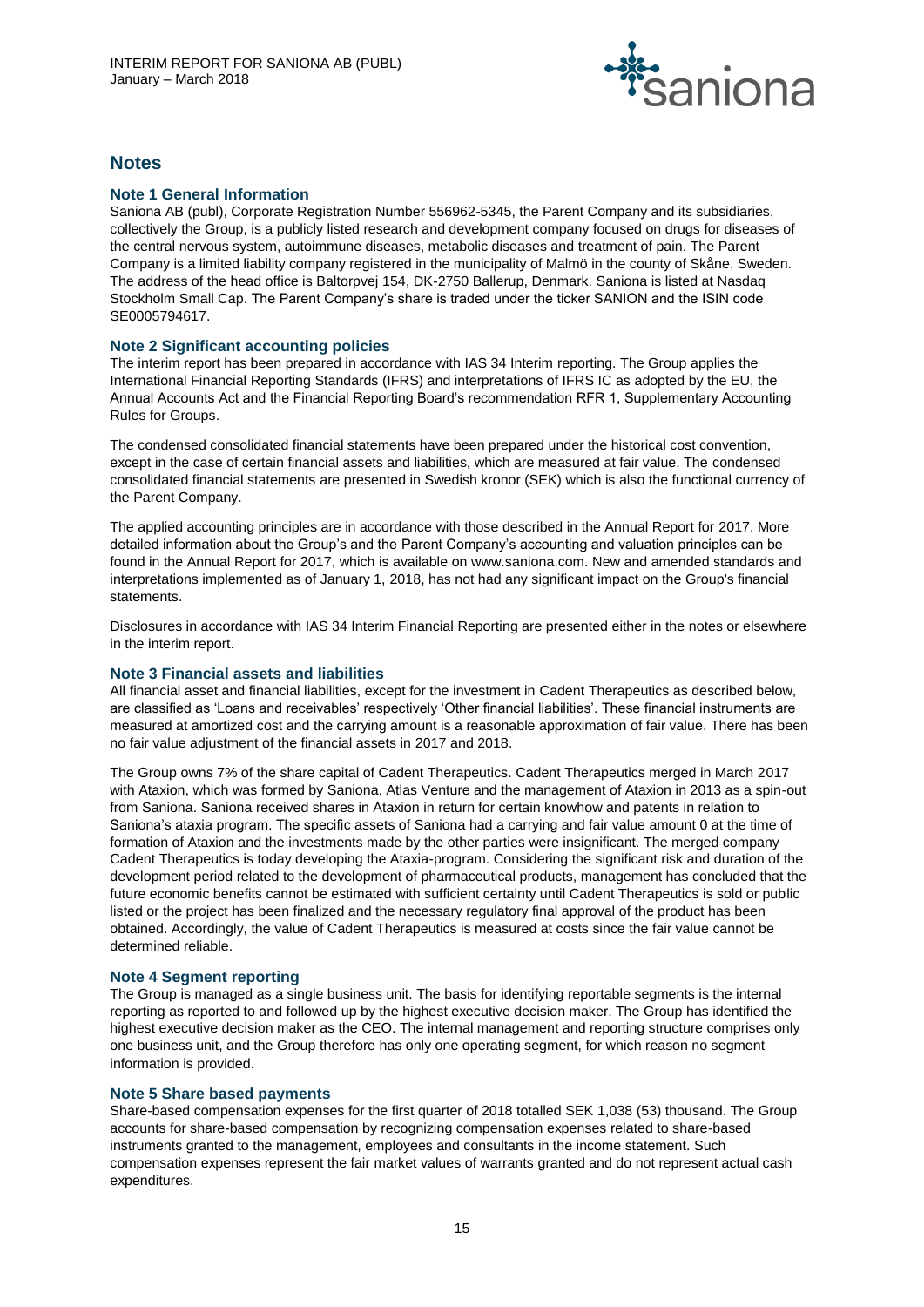

|                                | <b>Options granted</b><br>in 2015 | Options granted<br>in 2017 | <b>Options granted</b><br>in 2018 | <b>Total</b> |
|--------------------------------|-----------------------------------|----------------------------|-----------------------------------|--------------|
| <b>Share-based payment</b>     |                                   |                            |                                   |              |
| Outstanding at 1 January 2018  | 64.000                            | 38.292                     |                                   | 102,292      |
| Granted during the period      | $\overline{\phantom{0}}$          | $\overline{\phantom{0}}$   | 286,003                           | 286,003      |
| Forfeited during the period    | $\overline{\phantom{0}}$          | $\overline{\phantom{0}}$   | $\overline{\phantom{a}}$          |              |
| <b>Outstanding at 31 March</b> | 64.000                            | 38.292                     | 286.003                           | 388,295      |
| 2018                           |                                   |                            |                                   |              |

If all issued warrants are exercised for subscription of new shares, the Parent Company's will issue a total of 388,295 new shares corresponding to a dilution of approximately 1.73%. The data below has been used for the calculation.

| <b>Employee incentive program</b>                                                                                                                                                                                                                        | 2015                                                                            | 2017                                                                               | 2018                                                                             |
|----------------------------------------------------------------------------------------------------------------------------------------------------------------------------------------------------------------------------------------------------------|---------------------------------------------------------------------------------|------------------------------------------------------------------------------------|----------------------------------------------------------------------------------|
| Allotted options<br>Fair value per option (SEK)<br>Share price for underlying shares (SEK)<br>Subscription price (SEK)<br>Vesting period<br>Estimated life of the option<br>Risk-free interest rate during the life of the option<br>Assumed volatility* | 64,000<br>13.13<br>19.90<br>20.72<br>4 years<br>4.50 years<br>0.2257%<br>91.29% | 38,750<br>29.48<br>45.50<br>41.13<br>4 years<br>5.50 years<br>$-0.0584%$<br>76.75% | 286,003<br>12.67<br>26.95<br>33.60<br>3 years<br>6.25 years<br>0.2389%<br>57.41% |
| <b>Expected dividends</b>                                                                                                                                                                                                                                | 0                                                                               | 0                                                                                  |                                                                                  |

*\* In 2015 and 2017, the volatility equals the historical volatility for the longest period where trading activity is available (for the period since listing at AktieTorget on April 22, 2014 to date of grant). In 2018, the volatility equals a twelve-month period.*

Option granted in 2015 entitle the holder to acquire one new share in Saniona for a subscription price of SEK 20.72. The options are earned gradually over a period of 48 months. Holders can take advantage of assigned and earned stock options during 30 days from the day following the publication of the Group's quarterly reports, or in the case of full-year, full-year report, for the first time after publication of the quarterly report for the first quarter of 2018 and last time after publication of the quarterly report for the third quarter of 2019. A more detailed description can be found in the annual report for 2017.

Allotment of 38,750 options took place in July 2017. Option granted in 2017 entitle the holder to acquire one new share in Saniona for a subscription price of SEK 41.13. The options are earned gradually over a period of 48 months. Holders can take advantage of assigned and earned stock options during 30 days from the day following the publication of the Group's quarterly reports, or in the case of full-year, full-year report, for the first time after publication of the quarterly report for the first quarter of 2021 and last time after publication of the quarterly report for the third quarter of 2022. A more detailed description can be found in the annual report for 2017.

Allotment of 286,003 options took place in March 2018. Option granted in 2018 entitle the holder to acquire one new share in Saniona for a subscription price of SEK 33.60. 25% of the options vested on January 19, 2018, when the holder was elected as chairman of the Board of Directors. The balance of the options is earned with 25% on each anniversary of the election as chairman of the Board of Directors over a period of 3 years. The holder can take advantage of assigned and earned stock options during 30 days from the day following the publication of the Group's quarterly reports, or in for full-year, the year-end report, the first time after publication of the quarterly report for the first quarter of 2021 and last time after publication of the quarterly report for the first quarter of 2024.

## **Note 6 Income tax and deferred tax subsidiaries in Denmark**

Tax on income for the year, consisting of the year's current tax and deferred tax, is recognized in the income statement to the extent that it relates to the income or loss for the period and in other comprehensive income or equity to the extent that it relates thereto.

The Group recognized a tax income of SEK 2,414 (tax income of 1,501) thousand during the first quarter of 2018. This amount has been recognized under non-current tax assets in accordance to the accounting policies described below.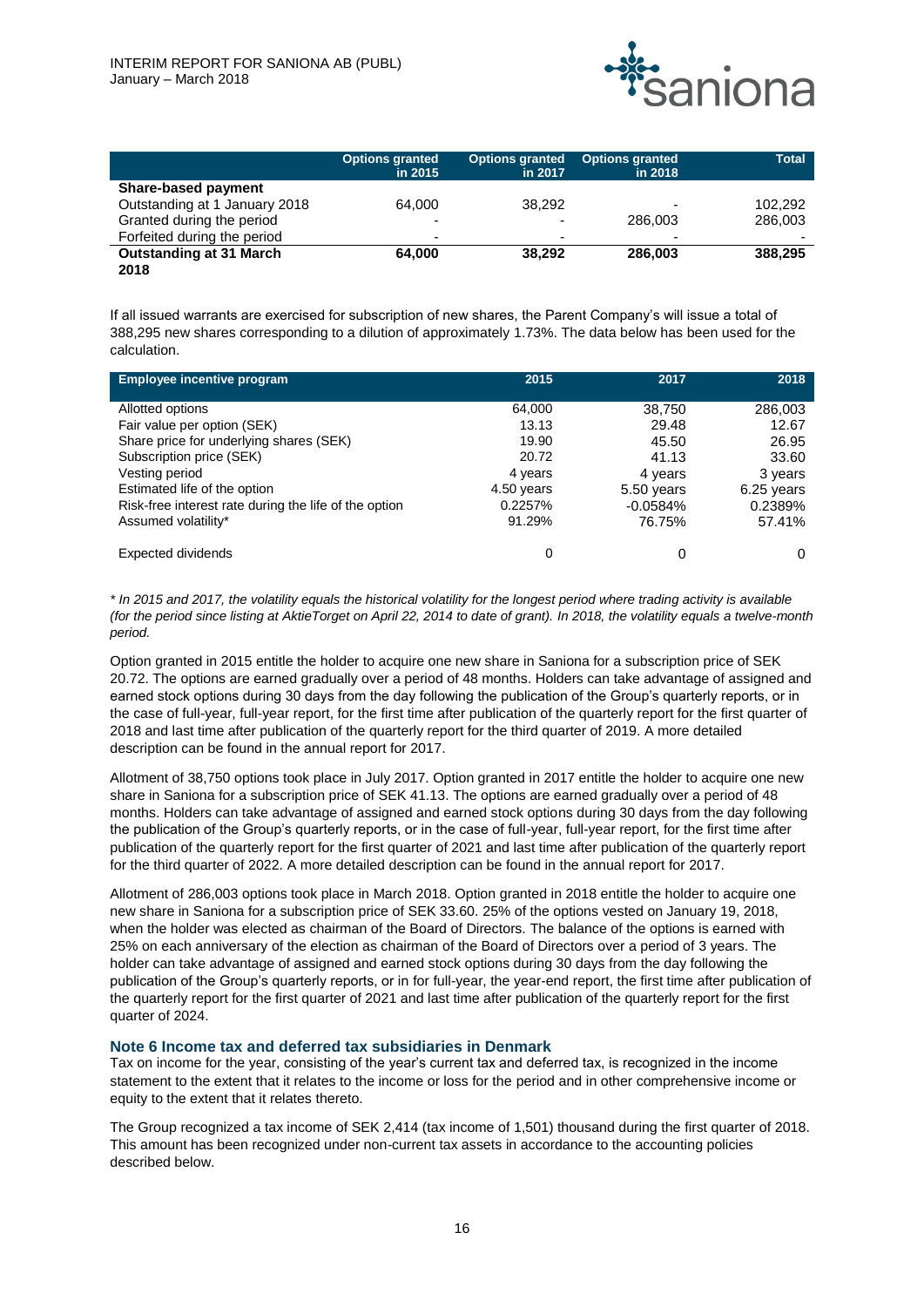

Under the Danish R&D tax credit scheme (Skattekreditordningen), loss-making R&D entities can obtain a tax credit which is equal to the tax value of the incurred research and development expenses. The tax credit is payable in November in the following financial year. In 2017 and 2018, the R&D expense tax-base is capped to DKK 25 million equal to a tax credit of DKK 5.5 million at a tax rate of 22%. Research and development taxcredits under the Danish R&D tax credit scheme is recognized in the income statement to the extent that it relates to the research and development expenses for the period and Saniona expects to fulfil the requirement for tax credit for the year. The tax credit under the Danish R&D tax credit scheme is recognized in the balance sheet under current tax assets if payable within 12 months and under non-current tax assets if payable after 12 months. As of March 31, 2018, the Group had SEK 7.6 million in current tax asset, which will be payable in November 2018, and SEK 2.5 million in non-current tax assets which will be payable in November 2019. As of March 31, 2017, the Group had no current tax asset and SEK 1.5 million in non-current tax asset, which will be payable in November 2018.

## **Note 7 Pledged assets and contingent liabilities**

The Group has provided a guarantee of KSEK 50 (50) to Euroclear. The Parent Company has provided a guarantee to the subsidiary Saniona A/S to ensure that Saniona A/S will be able to pay its creditors as the obligations fall due for the period until June 30, 2019. Saniona A/S had no external net debt as of March 31, 2018.

## **Note 8 Related parties**

Related parties comprise the Group's Executive Management, Board of Directors and companies within the Group. Apart from intercompany transaction and board fees as well as remuneration of management in accordance to the remuneration policy as resolved at the annual general meeting, there has been no transaction with related parties during 2017 and 2018.

## **Note 9 Investment in Scandion Oncology**

On May 3, 2017, Saniona participated in formation of a new company, Scandion Oncology A/S. The investment of KSEK 331 has been recorded in the Saniona AB's and the Groups balance sheet under Investment in associated companies. In December, Saniona announced that Scandion Oncology has raised DKK 2 million in a private placement. As of March 31, 2018, Saniona AB owns 46.55% of Scandion Oncology A/S. The remaining 53.45% of the shares are owned by the three co-founders of Scandion Oncology A/S and a group of investors participating in the private placement. Saniona Group has no further obligations toward Scandion Oncology A/S. The financial statements of Scandion Oncology A/S have not been subject to consolidation in the Group. As of March 31, 2018, Saniona does not have controlling interest in Scandion Oncology.

## **Note 10 NeuroSearch**

On July 4, 2017, Saniona acquired NeuroSearch's remaining interest in the preclinical and clinical assets, which Saniona acquired from NeuroSearch during the period 2012-2016. According to the previous agreements, Saniona was obliged to pay NeuroSearch a milestone payment of EUR 400,000 when the first preclinical program was tested in humans. In addition, Saniona was obliged to pay royalties on its product sales or a percentage of its licensing income in relation to the acquired clinical assets including the clinical development compounds, tesofensine and NS2359. According to the new agreement, Saniona has paid NeuroSearch a onetime cash payment of DKK 5.5 million. Following this, Saniona has no additional payment obligations to NeuroSearch. Saniona estimates that the onetime cash payment of DKK 5.5 million would have been payable to NeuroSearch with a four-year period under the previous agreements. Therefore, the amount will be expensed over a four-year period starting July 1, 2017. In 2018 the onetime cash payment has been expensed with DKK 0.3 million (SEK 0.4 million) and as March 31, 2018, the recorded value of the asset is DKK 4.5 million (SEK 6.2 million).

#### **Note 11 Convertible loan**

Saniona entered into a convertible notes funding agreement with Nice & Green S.A on December 29, 2017. Under the terms of the agreement, Nice & Green has committed to subscribe up to SEK 72 million in convertible notes in 12 individual tranches of SEK 6 million each over a 12-month period subject to prolongation by Saniona. Saniona has the right to extend the convertible notes funding agreement with Nice & Green for an additional SEK 72 million with the same terms, totalling SEK 144 million over a two-year period.

The convertible notes will bear no interest and will mature 12 months from the date issued. Unless an event of default occurs, the non-converted convertible notes will be converted to shares or reimbursed in cash at Saniona's discretion at the maturity date. Nice & Green will have the right to request conversion of the convertible notes at any time during a period of 12 months following the issue of the respective tranche. To the extent Nice & Green has not requested conversion at the end of the respective conversion period, Saniona will have the right to request conversion. The pricing of the shares will be determined as 92% of the lowest daily volume-weighted average share price (VWAP) of the five trading days prior to the date on which Nice & Green has sent a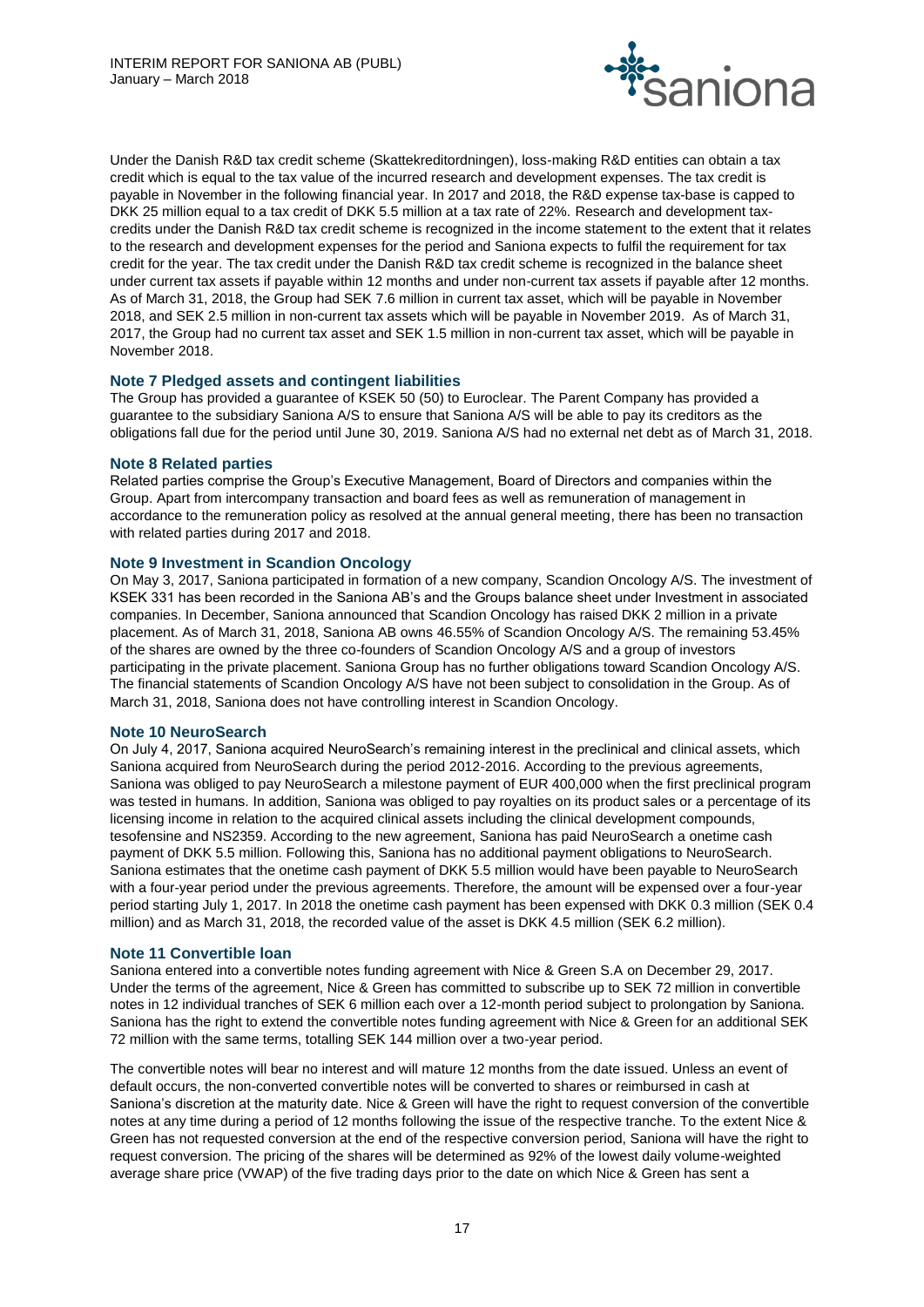

conversion notice to Saniona. Upon each request for conversion, Saniona has the right to instead of effectuating conversion, pay a cash amount to Nice & Green. The cash amount to be paid in case Saniona utilizes this right, will be calculated as V/0.97 where V is the nominal amount of the convertible note for which Saniona choses to effect cash payment. For further details, please see Saniona's press release dated December 29, 2017.

In the first quarter of 2018, Saniona has drawn three tranches totalling SEK 18 million of which SEK 8 million has been converted to shares by Nice & Green as of March 31, 2018. The converted amount of SEK 8 million is taken to equity after deducting expenses relating to capital increase totalling KSEK 462.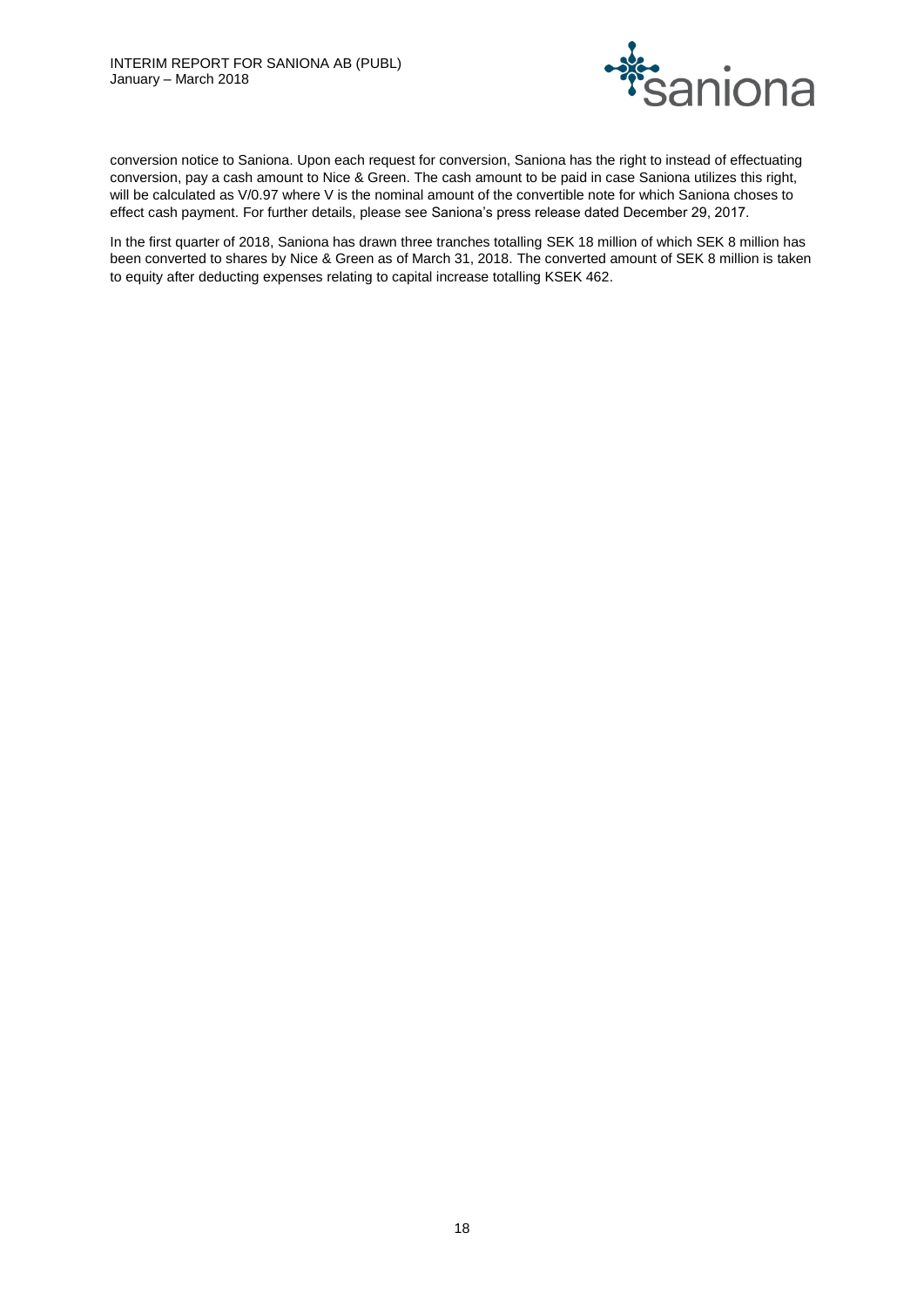

## **Business terms - glossary**

#### **Alzheimer's disease**

A chronic neurodegenerative disease that usually starts slowly and gets worse over time and accounts for 60% to 70% of cases of dementia. As the disease advances, symptoms can include problems with language, disorientation (including easily getting lost), mood swings, loss of motivation, not managing self-care, and behavioural issues. Gradually, body functions are lost, ultimately leading to death. The cause for most Alzheimer's cases is still mostly unknown except for 1% to 5% of cases where genetic differences have been identified. Several competing hypotheses exist trying to explain the cause of the disease.

## **Ataxia**

A neurological sign consisting of lack of voluntary coordination of muscle movements. Ataxia is a non-specific clinical manifestation implying dysfunction of the parts of the nervous system that coordinate movement, such as the cerebellum. Several possible causes exist for these patterns of neurological dysfunction and they can be mild and short term or be symptoms of sever chronic diseases such as Friedreich's ataxia, which is an autosomal recessive inherited disease that causes progressive damage to the nervous system which manifests in initial symptoms of poor coordination that progresses until a wheelchair is required for mobility.

## **Atlas Venture**

Atlas Venture Inc.

#### **BenevolentAI**

BenevolentAI acquired Proximagen Ltd. in Q1 2017.

## **Boehringer Ingelheim**

Boehringer Ingelheim GmbH.

## **Cadent Therapeutics**

Cadent Therapeutics was established in March 2017 through a merger between Saniona's spin-out company, Ataxion, and Luc Therapeutics.

#### **Cocaine addiction**

The compulsive craving for use of cocaine despite adverse consequences.

#### **CNS**

Central Nervous System, a part of the nervous system consisting of the brain and spinal cord.

#### **Chronic itching**

Chronic itching (also known as pruritus) is defined as an unpleasant sensation that provokes the desire to scratch. Prolonged itching and scratching may increase the intensity of the itch and lead to skin injury, infection and scarring. The possible causes are numerous and include dry skin, skin disorders such as eczema and psoriasis, infections such as chicken pox and scabies, underlying illness such liver disease, kidney failure and cancers, nerve disorders such as multiple sclerosis and diabetes mellitus, and allergic diseases including allergic reactions to medications such as antibiotics and chemotherapy. For some patients, there's no known cause. Chronic itching ranges in intensity from a mild annoyance to a disabling condition. The constant need to scratch can be as debilitating as chronic pain. Depending on the underlying cause, the current treatment options include moisturizing cream, antihistamines, corticosteroids, local anaesthetics, calcineurin inhibitors and antidepressants. Many patients experience only a partial relief whereas others have no relief from existing treatment options.

#### **CTA**

Clinical Trial Application which a pharmaceutical company file to EMA to obtain permission to ship and test an experimental drug in Europe before a marketing application for the drug has been approved. The approved application is called an Investigational New Drug (IND) in the US.

## **EMA**

European Medicines Agency

## **Essential tremor**

Essential tremor is the most common movement disorder with a prevalence of 4% in persons age 40 and older and considerably higher among persons in their 60s, 70s, 80s and 90s. It typically involves a tremor of the arms, hands or fingers but sometimes involving the head, vocal cords or other body parts during voluntary movements such as eating and writing. Although essential tremor is often mild, people with severe tremor have difficulty performing many of their routine activities of daily living.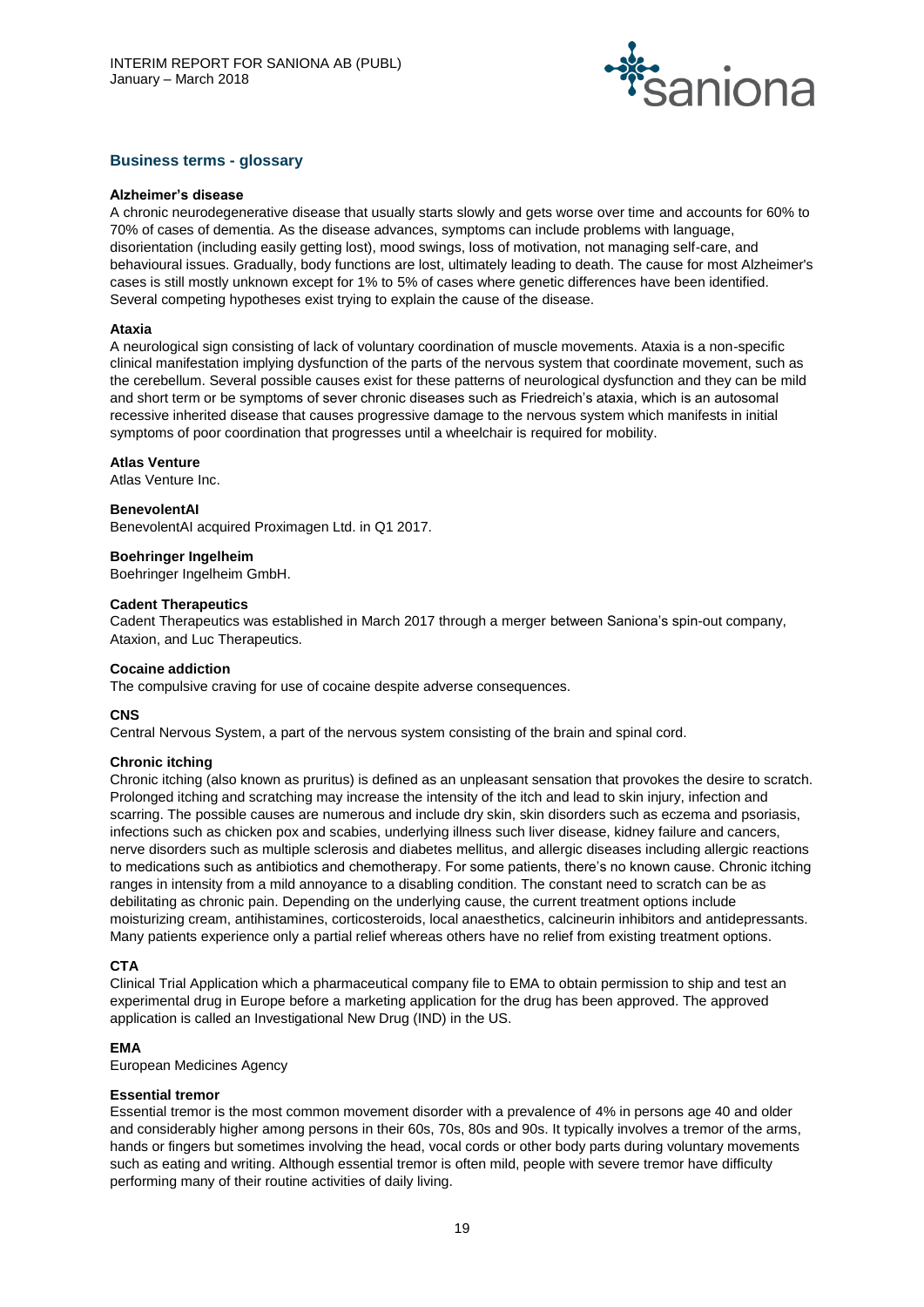

## **FDA**

US Food and Drug Administration

## **GABA-A α2/α3 program**

A small molecule program which is designed to positively modulate (PAM) GABA-A α2 and GABA-A α3 ion channels, which are expressed in various central and peripheral neurons and are believed to be key mediator in the control of pain signalling and the control of anxiety.

## **IK program**

A small molecule program which is designed to block (antagonize) IK channels, which are expressed by immune cells and believed to be key mediator of inflammation in auto inflammatory diseases such as inflammatory bowel disease, multiple sclerosis and Alzheimer's' disease.

## **IND**

Investigational New Drug is a program by which a pharmaceutical company obtains permission to ship and test an experimental drug in the U.S. before a marketing application for the drug has been approved. In Europe, the application is called a Clinical Trial Application (CTA).

## **Ion channel**

Channels or pores in cell membranes which is made up of unique protein classes. Ion channels controls muscles and nerves and are central to the function of the body by governing the passage of charged ions across cell membranes.

## **Ion channel modulators**

A drug which modulates the function of ion channels by blocking or opening ion channels or by decreasing or increasing throughput of ion channels. Agonists opens ion channels, Antagonists blocks ion channels, PAMs (Positive Allosteric Modulators) increase throughput whereas NAMs (Negative Allosteric Modulators) decrease throughput of ion channels.

## **Major Depressive Disorders**

A mental disorder characterized by a pervasive and persistent low mood that is accompanied by low self-esteem and by a loss of interest or pleasure in normally enjoyable activities.

#### **Medix**

Productos Medix, S.A de S.V.

#### **Multiple sclerosis**

A demyelinating disease in which the insulating covers of nerve cells in the brain and spinal cord are damaged by the immune system. This damage disrupts the ability of parts of the nervous system to communicate, resulting in a wide range of signs and symptoms including physical, mental, and sometimes psychiatric problems.

#### **Neuropathic pain**

Pain caused by damage or disease affecting the somatosensory nervous system. Central neuropathic pain is found in spinal cord injury, multiple sclerosis, and some strokes. Aside from diabetes (diabetic neuropathy) and other metabolic conditions, the common causes of painful peripheral neuropathies are herpes zoster infection, HIV-related neuropathies, nutritional deficiencies, toxins, remote manifestations of malignancies, immune mediated disorders and physical trauma to a nerve trunk. Neuropathic pain is also common in cancer as a direct result of cancer on peripheral nerves (*e.g.*, compression by a tumour), or as a side effect of chemotherapy, radiation injury or surgery. Neuropathic pain is often chronic and very difficult to manage with some 40-60% of people achieving only partial relief.

#### **NS2359**

A triple monoamine reuptake inhibitor, which blocks the reuptake of dopamine, norepinephrine, and serotonin in a similar manner to cocaine. However, NS2359 dissociates slowly from these transporters and has a long human half-life (up to 10 days) which makes frequent dosing unnecessary. NS2359's pharmacological profile means that it may be able to reduce cocaine withdrawal symptoms, reduce cocaine craving and reduce cocaine-induced euphoria. In preclinical trials, NS2359 has been shown to reduce the reinforcing effects of cocaine and may have effects on cue induced drug craving. Furthermore, human trials with NS2359 have shown that NS2359 has little or no abuse potential and does not have adverse interactions with cocaine. Thus, NS2359 is a promising clinical candidate for the treatment of cocaine dependence.